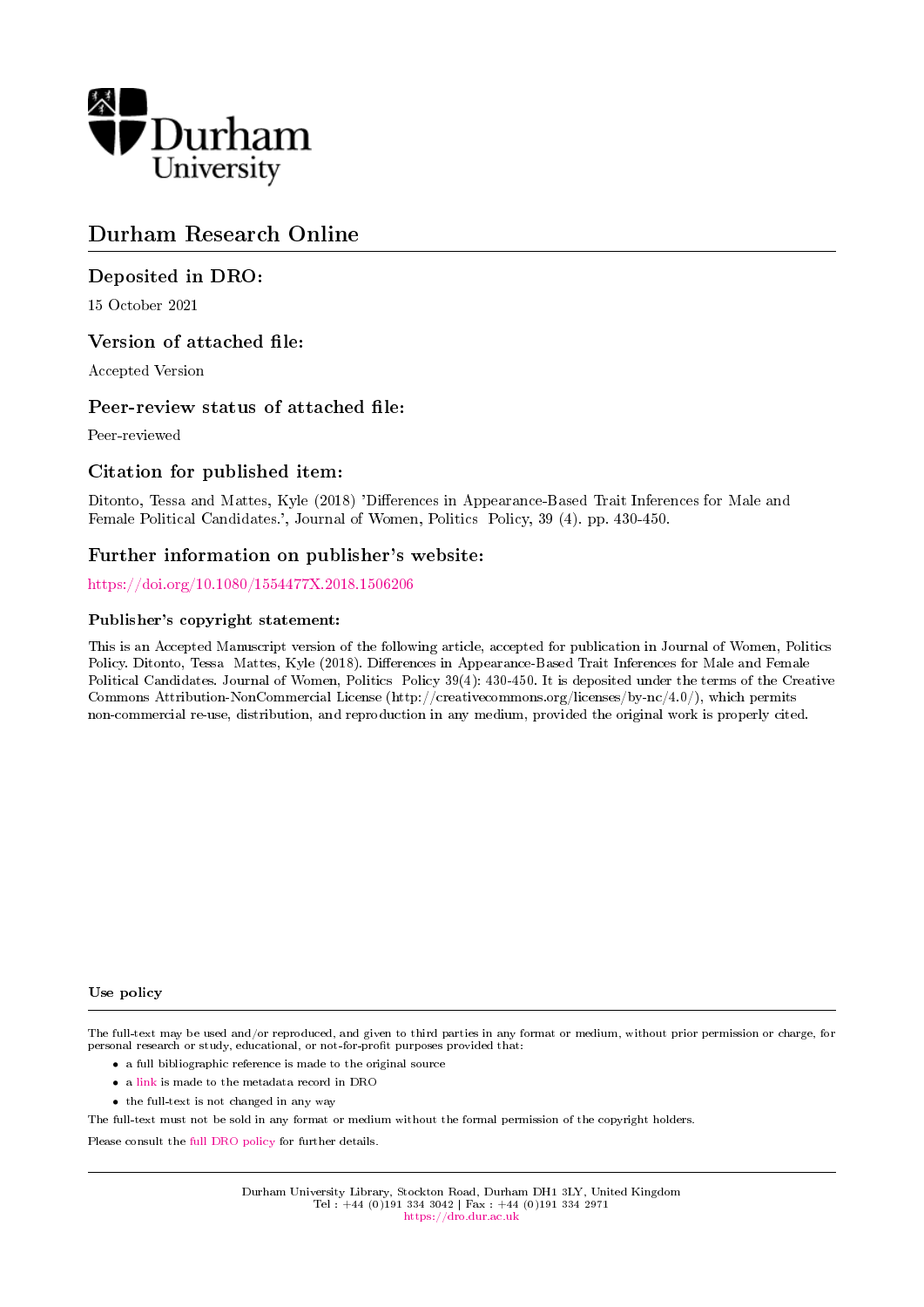## **Differences in Appearance-Based Trait Inferences for Male and Female Political Candidates**

To what extent does a political candidate's physical appearance affect his or her chances of winning an election? From Chris Christie's weight to Hillary Clinton's age, much media attention is often devoted to how political figures look, but do voters really incorporate these sorts of seemingly superficial considerations into their voting calculus on Election Day? For quite some time, studies have found a link between attractiveness and election results (e.g., Efron and Patterson 1974) and a growing body of research in political psychology has recently begun to consider the effects of other aspects of a candidate's physical appearance on voting behavior. In particular, a series of studies have persuasively demonstrated that appearancebased rapid trait inferences from very short exposures to images of candidates' faces can predict the results of actual elections. Evidence from these studies suggests that candidates who are rated as more competent by experimental subjects are more likely to win their races than their less competent-looking opponents (e.g. Todorov et al. 2005), and that competence judgments are actually more reliable predictors than attractiveness judgments. These reflexive competence judgments, which are made after nothing more than very short exposures to still images, have been found to predict election winners at multiple levels of government and in several different countries (see Todorov, Oliviola, Dotsch, and Mende-Siedleke 2015 for an overview of this literature).

While findings that automatic trait judgments predict election outcomes are robust and consistent across a large and growing number of studies, most of these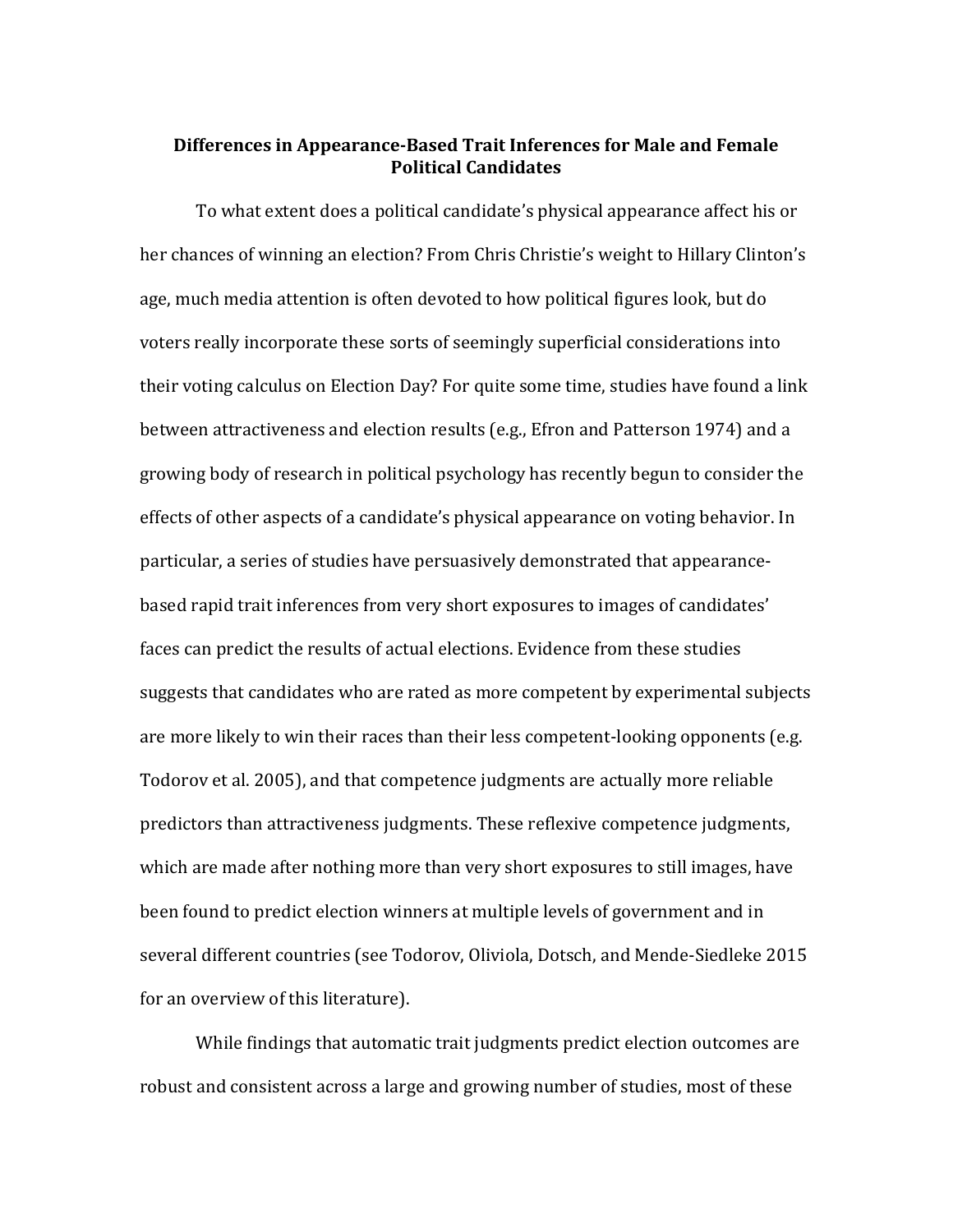experiments do not systematically consider the gender of the candidates involved. This is likely because a separate line of research has found substantial evidence that women candidates are subject to a number of gender-based stereotypes that may affect the way traits are inferred from a female candidate's appearance vs. a man's (e.g. Huddy and Terkildsen 1993; Cook, Thomas and Wilcox 1994; Dolan 2004; Rosenwasser and Seale 1988). Relevant to this study, female candidates are often rated as less competent and less strong or "tough" than their male counterparts (e.g. Huddy and Terkildsen 1993; Kahn 1996). It is still unclear whether these assumptions extend to reflexive trait judgments as well, though one notable exception (Herrick, Thomas, Mendez, and Wilkerson 2012) suggests that they do; they find that automatic competence inferences, in particular, vary based on gender, and that women tend to be seen as less competent than men.

Further, judgments of attractiveness may matter more and differently for women candidates than for men. Evidence suggests that there is more of a focus on the physical appearance of women candidates than on that of men (e.g. Schubert and Curran 2001), and there is some evidence that physical attractiveness may positively influence women's electability, at least indirectly (Sigelman, Sigelman and Fowler 1987). For these reasons, attractiveness judgments may be more influential—and more predictive of election results—when women are running in a given race, as opposed to when two men are on the ballot. For the latter, studies have shown the effects of attractiveness to be ambiguous at best (e.g. Todorov et al. 2005).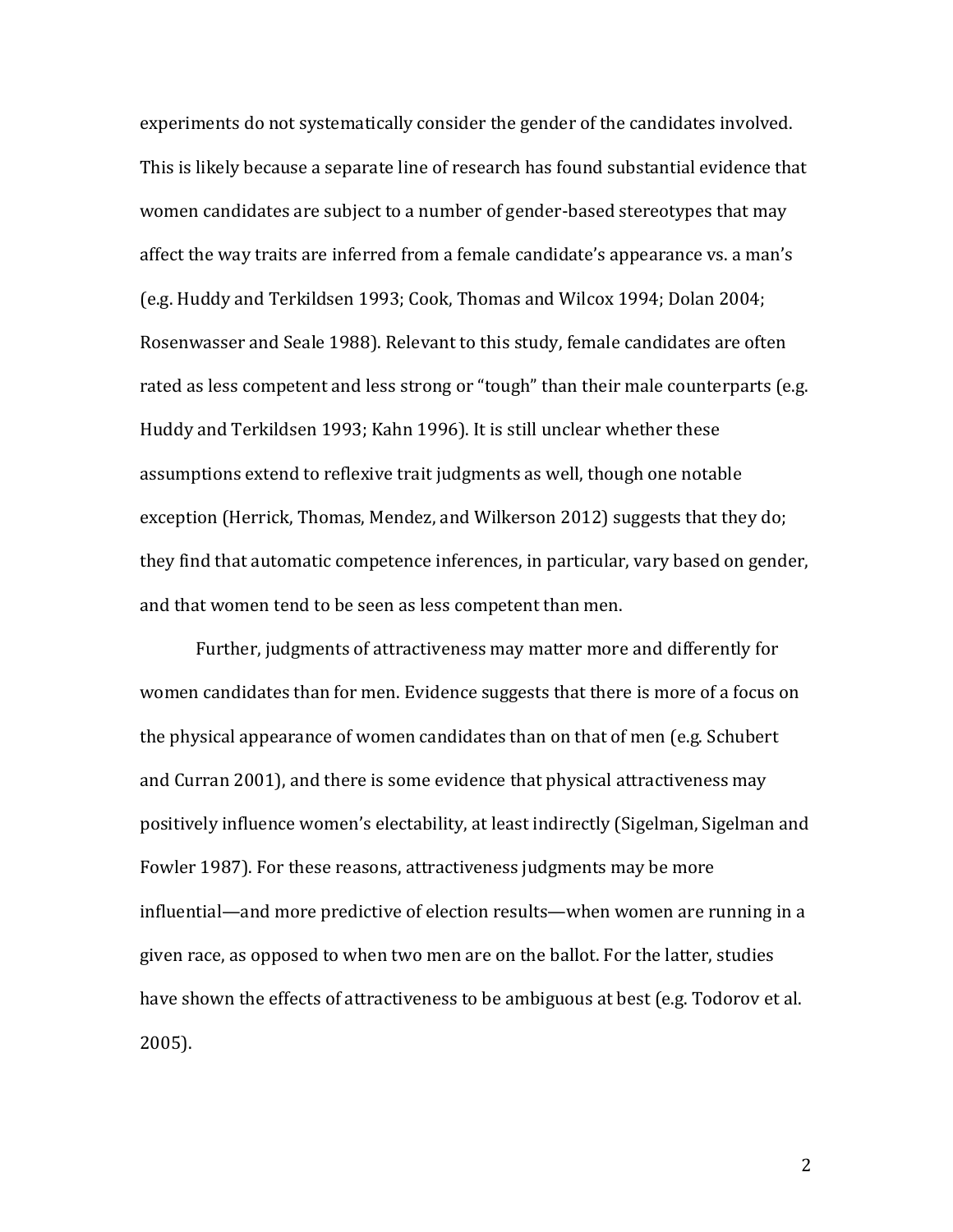Because of gender-based differences, it is likely that when we specifically examine races that include women, we will find more nuanced effects of automatic trait inferences, such that the relationship between specific traits and election outcomes will be different when female candidates are in the mix than when they are not. This paper seeks to determine if this is the case for judgments of competence, attractiveness, and perceived threat. Following procedures used in previous trait inference studies, we use data from three experiments in which subjects were asked to rate the personality traits of candidates running for election to state or local office. Subjects were shown pictures of a series of pairs of candidates who ran against each other for a particular office and asked to determine which of the pair was more competent-looking, more attractive, and more physically threatening. While most prior studies using this method have generally only included same-gender (and predominantly male) candidate pairs in their analyses, this paper includes, and focuses on, female-female and mixed-gender pairs of candidates that faced off in real-world electoral contests.

Our expectation that gender influences the relationship between automatic trait judgments and election outcomes is largely borne out in our analysis. We find that, for male-male races, our results generally mimic what previous studies have found. Competence predicts election winners, in that the more competent-looking candidates are more likely to have been victorious. Meanwhile, threat is associated with losing, and attractiveness has little predictive value.

On the other hand, it is *attractiveness,* and not competence, that is the strongest predictor of electoral success in races with two women. Further, we find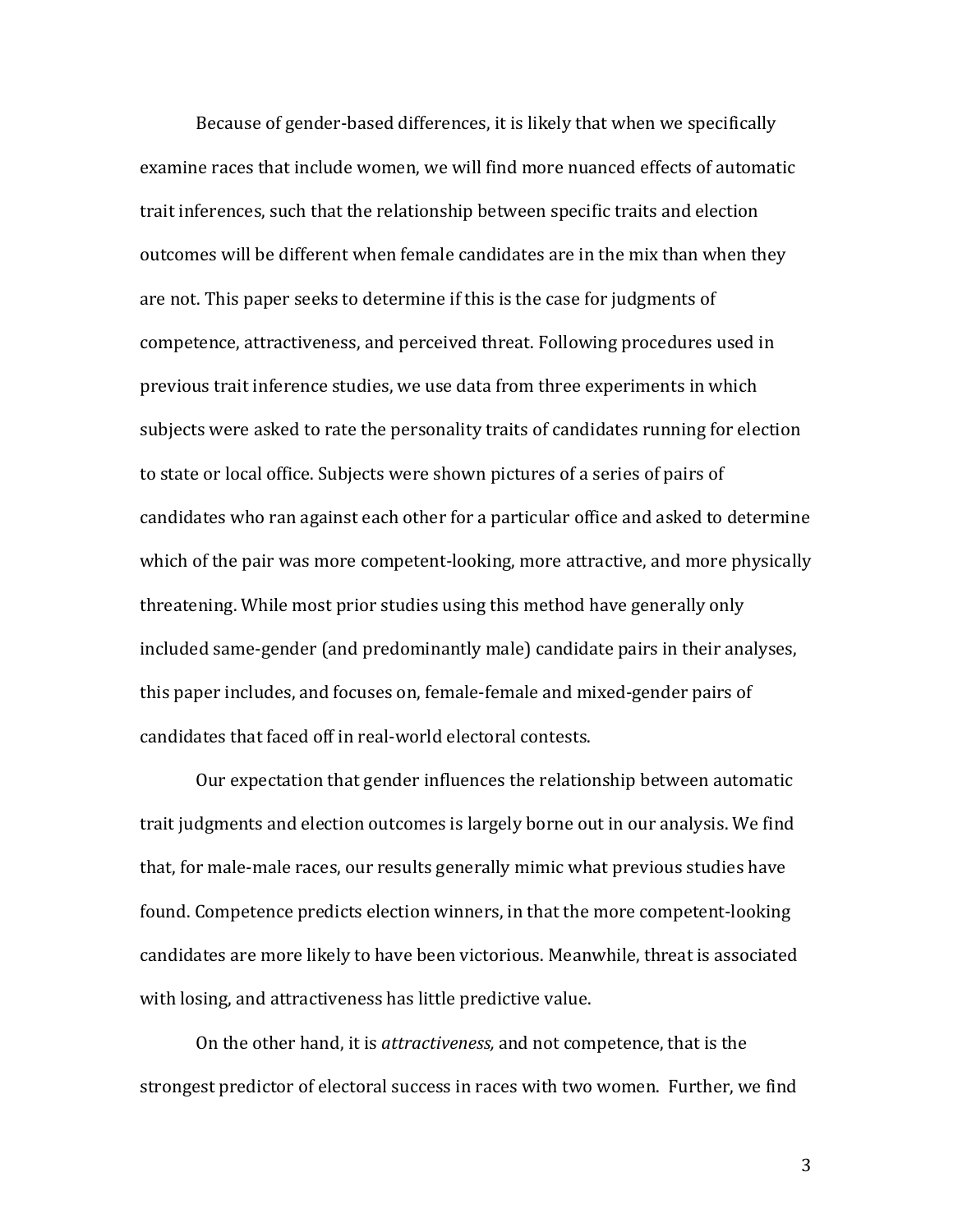that the role of competence in mixed-gender races is more nuanced, in that competence is a particularly strong indicator of electoral success in these races *only* when the female candidate is judged as more competent-looking than her male opponent. Further, we also find that women in mixed-gender races who are perceived to be more threatening than their male counterparts are *more* likely to win election than those who are not. Altogether, the results of our analysis suggest that the traits inferred from faces have very different implications for election outcomes depending on the gender composition of a particular race.

### **Automatic Trait Assessments and Election Outcomes**

Evidence from psychology suggests that, in all forms of human interaction, individuals make spontaneous assessments of others' traits based on their appearance—and on their faces, in particular (e.g. Hall et al. 2009; Hassin and Trope 2000; Oliviola and Todorov 2010a). Judgments made based on faces tend to be reliable, in that people infer the same sorts of traits from the same sorts of faces (Hassin and Trope 2000), but most evidence suggests that these inferred traits do not necessarily correlate with the actual traits possessed by individuals (Alley and Cunningham 1988; but see Berry and Zebrowitz 1988). Regardless of their accuracy (or lack thereof), characteristics derived from faces have been shown to alter people's evaluations of targets, even when other information is available, and subjects seem unable to ignore information about physical appearance, even when they are told to do so (Hassin and Trope 2000) or when other information is also available (Budesheim and DePaola 1994).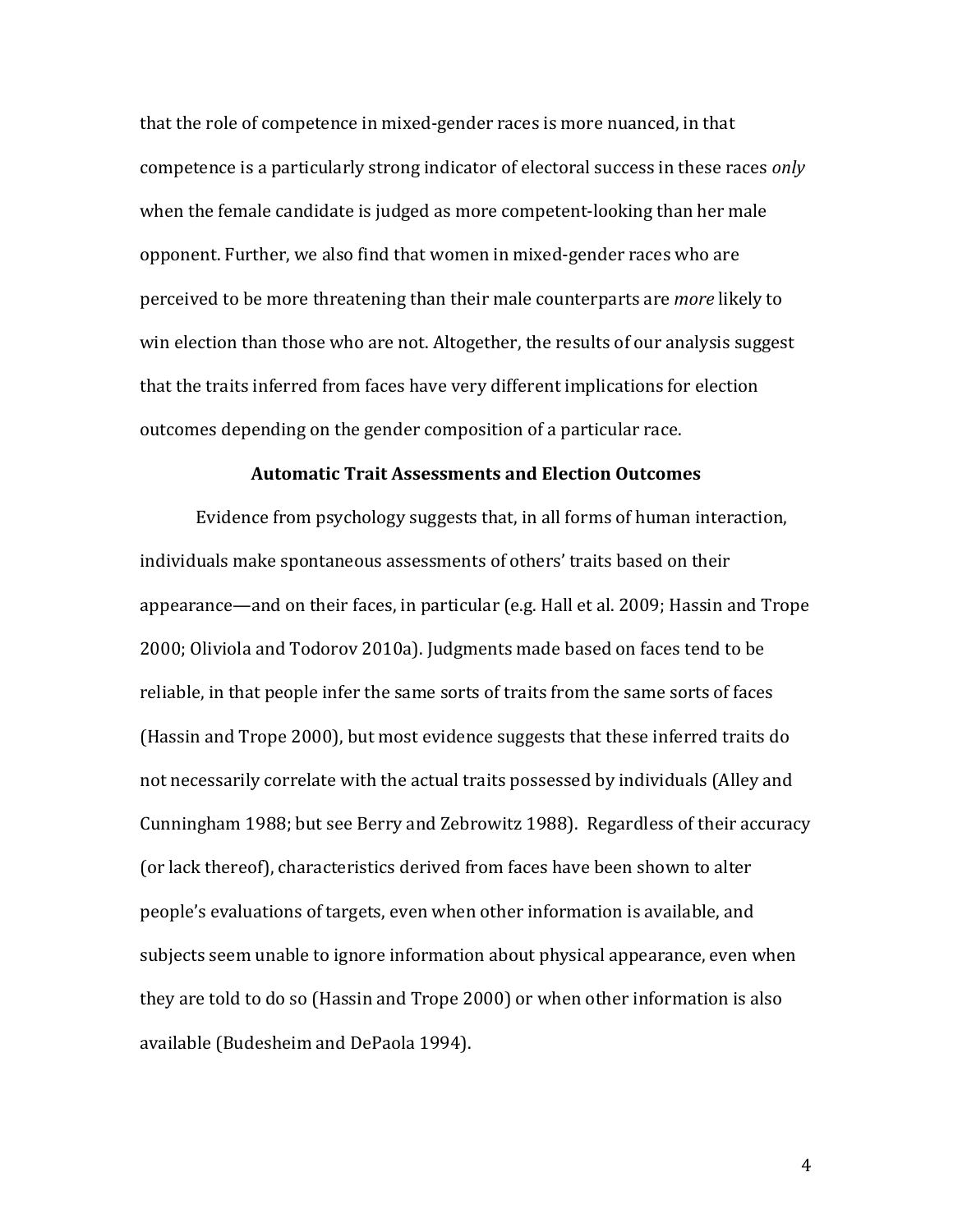Inferences of traits from physical appearance are often involuntary and made very quickly—possibly in as little as 33 milliseconds (Todorov and Uleman 2003; Olson and Marshuetz 2005; Todorov 2008). Though the exact features a face must possess in order to appear competent or threatening is still an open question, some evidence suggests that such inferences seem to depend on aspects of an individual's face that signal maturity, such as distance between the eyes, roundness of the face and angularity of the jaw (Oliviola and Todorov 2010b; Herrick, et al. 2012). Other findings suggest that trait inferences depend on the extent to which someone's facial structure resembles people in various emotional states—faces that look happy, for instance, tend to be seen as more trustworthy (Montepare and Dobish 2003). Whatever the triggers, because these sorts of trait inferences are occurring frequently and rapidly, it is perhaps not surprising that they affect individuals' decision-making in many different areas, including selection of romantic partners (Oliviola et al. 2009), judicial decisions (Zebrowitz and McDonald 1991) and hiring choices (Naylor 2007).

Politics seems to be no exception. In a series of studies, Todorov and colleagues (Todorov, Mandisotza, Goren and Hall 2005; Hall et al. 2009; Ballew and Todorov 2007; Oliviola and Todorov 2010a; Todorov, Oliviola, Dotsch, and Mende-Siedleke 2015; Mattes, Spezio, Kim, Todorov, Adolphs, and Alvarez 2010; Laustsen 2014; Lenz and Lawson 2011; Sussman, et al. 2013) have found that subjects' spontaneous inferences about a candidate's traits—and competence, in particular correctly predicted the outcomes of actual elections. Inferences were made only from still images of the candidates' faces, and those rated as more competent by the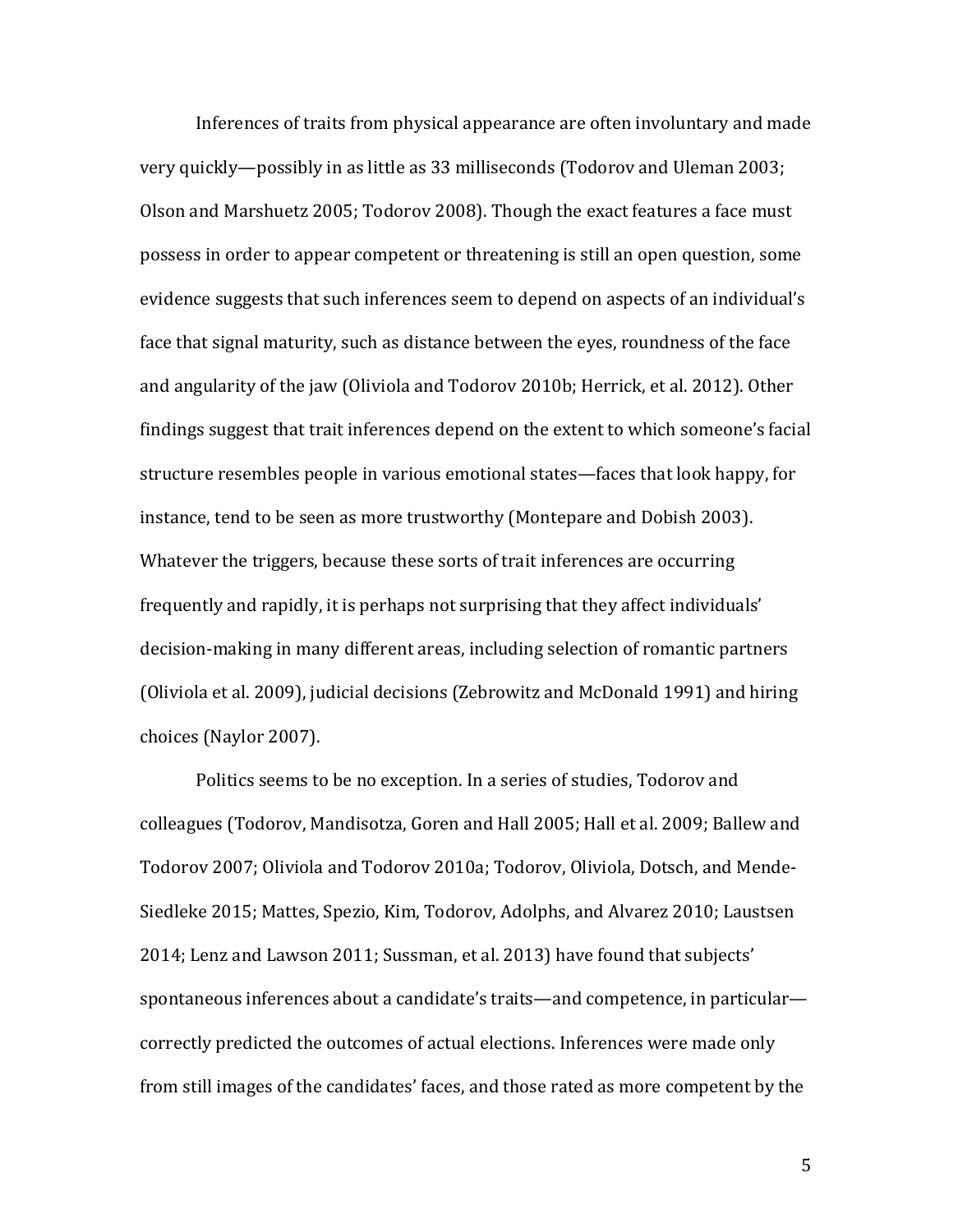subjects were more likely to have been the real election winner. While multiple trait ratings were collected, perceived competence was the only positive trait found to have this effect across multiple studies. Additionally, two of these studies also look at a negative trait assessment—personal threat. They find that candidates with more threatening faces are less likely to win their races (Mattes et al. 2010) and that these rapid evaluations of threat induced brain activation patterns similar to those from voting decisions (Spezio et al. 2008).

The role that attractiveness judgments play in candidate evaluation is less clear. Previous studies have found a "halo effect" for attractive people, in which individuals perceived as attractive are also more likely to be ascribed positive traits (Dion et al. 1972; Kanazawa and Kovar 2004), and there is ample evidence that attractive candidates may do better than unattractive candidates in political scenarios (Riggle, Miller, Shields, & [Johnson,](http://onlinelibrary.wiley.com/doi/10.1111/j.1467-9221.2008.00672.x/full#b31) 1997; Rosenberg, Bohan, [McCafferty,](http://onlinelibrary.wiley.com/doi/10.1111/j.1467-9221.2008.00672.x/full#b32) & [Harris,](http://onlinelibrary.wiley.com/doi/10.1111/j.1467-9221.2008.00672.x/full#b32) 1986; Rosenberg, Kahn, & Tran, 1991). However, there is reason to believe that the link between spontaneous attractiveness judgments and election outcomes is more nuanced and perhaps contextual. For instance, Mattes and Milazzo (2014) find that in British elections, attractiveness judgments better predicted races in marginal constituencies, and competence judgments better predicted elections from less competitive constituencies. Also, while Banducci, et al. (2008) find that more attractive candidates are more likely to do better in electoral contests, this effect is no longer significant when other trait perceptions (e.g., competence) are added to the equation.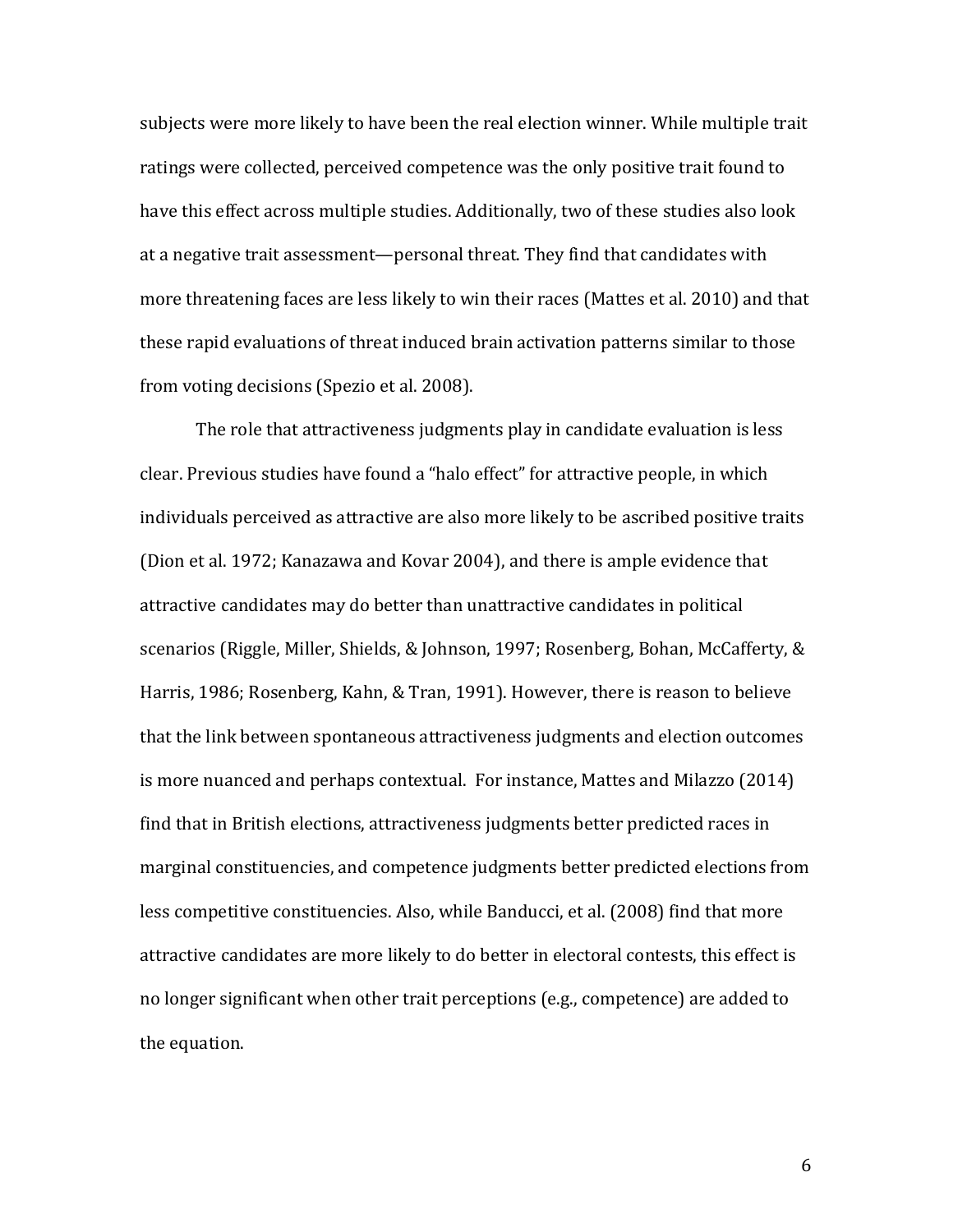While the sum total of many of these trait inference studies suggests that perceptions of competence are particularly important in predicting candidate evaluation and vote choice, we argue that judgments related to threat and attractiveness also have a role to play. Importantly, previous studies of automatic trait inferences have generally controlled for the gender of the candidates that subjects were asked to evaluate, and the vast majority of the candidate pairs shown to subjects were comprised of two men. For reasons discussed below, we posit that the inclusion of female faces in trait inference studies is important and will lead to substantively different results.

### **Gender Stereotypes**

Scholars of gender and politics have found much evidence that female candidates are often subject to particular gender-based trait stereotypes. Women, for example, are perceived as more compassionate, trustworthy, expressive, and honest than men, but less decisive, assertive, rational, experienced than men (Alexander and Andersen 1993; Burrell 2008; Huddy and Terkildsen 1993; Kahn 1996; King and Matland 2003; Lawless 2004; Leeper 1991; Paul and Smith 2008; Sapiro 1982). Of particular interest to this study, women have also been found to be perceived as less competent and experienced than male candidates, as well as less lacking in masculine traits like "toughness" (Huddy and Terkildsen 1993a; Kahn 1996; Lawless 2004; Carroll and Dittmar 2010).

The extent to which these stereotypes influence overall candidate evaluation and vote choice directly is unclear, however (Dolan 2014; Brooks 2013; Hayes 2011), and there is much evidence to suggest that gender stereotypes can be more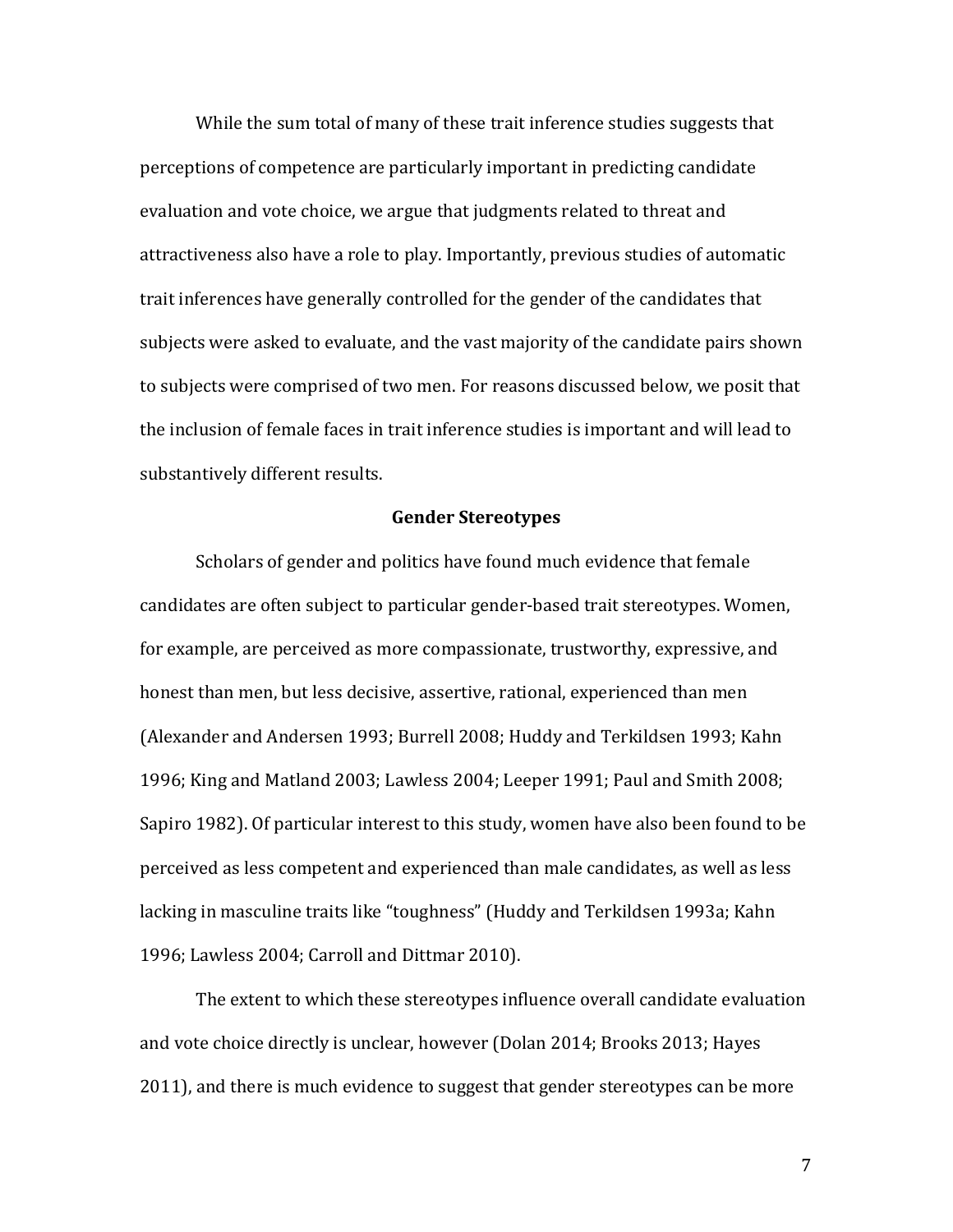or less salient depending on other political factors, such as whether domestic policy issues or things like war or terrorism are at the top of the agenda (Cook, Wilcox and Thomas 1994, Dolan 2004, Lawless 2004), which office is being considered (Huddy and Terkildsen 1993), whether cognitive demand on voters is high or low (Higgle, Miller, Shields, and Johnson 2008; whether an election is high- or low-information (Matson and Fine 2006) and whether stereotypes are activated in campaign messages (Bauer 2015ab). Ditonto, Hamilton and Redlawsk (2014) also find evidence that gender may work indirectly to influence evaluations and voting via the amount and types of information that experimental subjects seek out about that candidate. Specifically, they find that subjects search for more information related to competence when a candidate is a woman.

Further, evidence suggests that women candidates may be judged more heavily on appearance than men and that media coverage of women candidates tends to focus on physical appearance more than coverage of men does (Bystrom, et al. 2001). While some studies have found that this focus on physical appearance is in and of itself detrimental to women candidates (Heflick and Goldenberg 2009; Heflick et al. 2011), there is at least some evidence that being perceived as attractive, per se, is helpful to women running for office. Sigelman, et al. (1987), for example, find that attractiveness indirectly affects female candidates' chances of winning via assessments of femininity, dynamism, niceness, and age, while Schubert and Curran (2001) find that attractiveness matters more for women candidates than for men.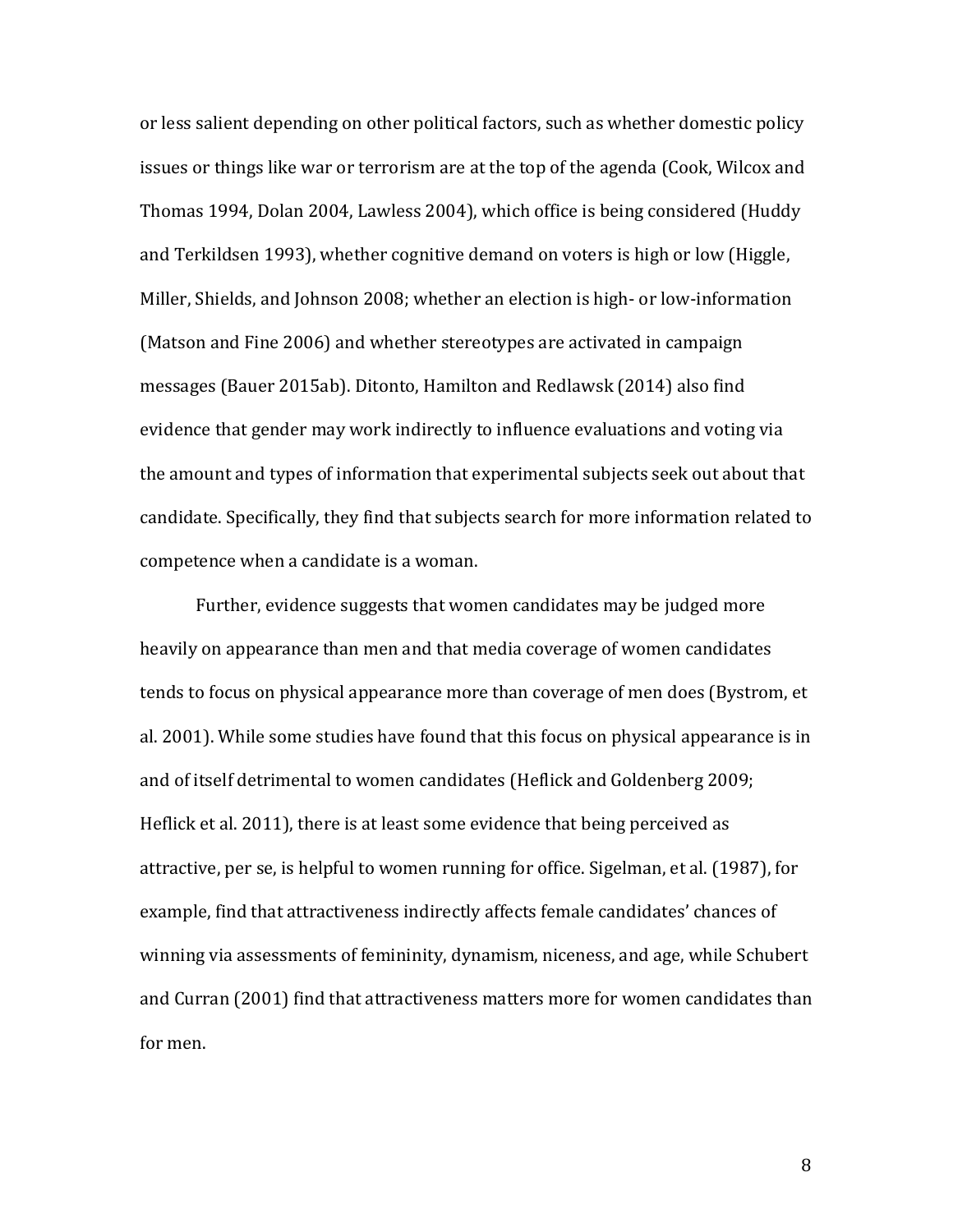Judgments based on gender are cognitively cheap—it does not take a lot of mental energy to look at someone and notice that he or she is a man or a woman and evidence suggests that social categories, like gender, are processed easily and quickly when looking at a person's face (Mouchetant-Rostaing and Giard 2003; Mouchetant-Rostaing, Giard, Bentin, Aguera and Pernier 2000; Ito and Urland 2003). Further, because long-term memory is usually conceptualized as a series of interconnected nodes in which associated concepts are activated together, preconceptions about what traits women possess tend to automatically accompany those observations (Anderson 1983). Also, even people that know very little about politics are used to making person judgments in everyday life. For this reason, these sorts of appearance heuristics are particularly salient for most people, regardless of their level of political sophistication (Rahn, et al. 1990, Lau and Redlawsk 2001).

Taken together, the evidence suggests that gender, and the stereotypes and expectations tied to women candidates, should affect appearance-based trait inferences, which should in turn affect vote outcomes. We posit that the influence of appearance-based trait inferences may be another way in which gender can indirectly affect election outcomes. Not only may subjects infer different traits from male and female faces, but they may also care more about different traits given the gender composition of a given race. Indeed, in the only study to consider gender when examining the relationship between rapid trait inferences and election outcomes so far, Herrick, et al. (2012) find systematic differences in competence evaluations for men and women candidates. Women's faces are rated as less mature and less competent than men's faces in both simulated and real elections. Further,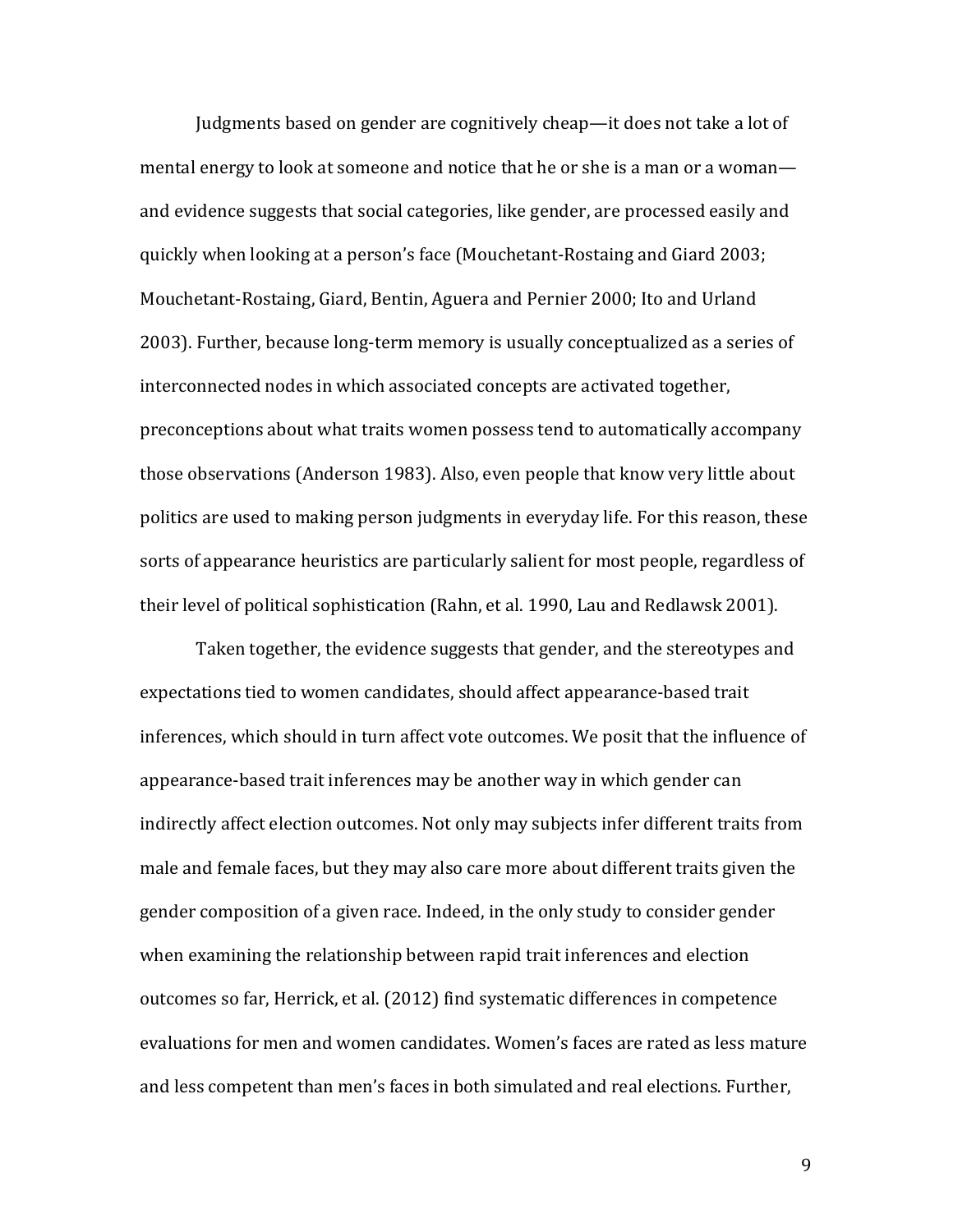and unlike in automatic trait inference studies that do not include women candidates, they find that, while subjects prefer male candidates in general, competence was *not* significantly related to electoral success. This suggests that the inclusion of women in these studies should, in fact, lead to systematically different results. We expect to find that this is true in our data, as well, and that gender differences also exist for ratings of attractiveness and threat.

### **Hypotheses**

Our analysis compares the ability of three trait judgments (competence, attractiveness and threat) to predict election outcomes among pairs of candidates with different gender compositions. Among mixed-gender pairs, we also consider which of the two candidates was more likely to be judged as possessing each trait, and whether any differences in judgments by gender had implications for election outcomes.

Among two-male candidate pairs, we expect to be able to duplicate prior findings related to competence, attractiveness, and threat. That is, we expect competence judgments to positively predict electoral success, perceptions of threat to predict electoral failure, and attractiveness to have little predictive effect.

For two-woman and mixed-gender elections, our hypotheses differ, as we expect that gender-based considerations will influence the kinds of traits that are inferred from the candidates' faces and that those traits will matter differently to voters depending on the gender composition of a race. First, we expect to find that attractiveness is a positive predictor of electoral success for women facing women, due to an increased attention to physical appearance for female candidates and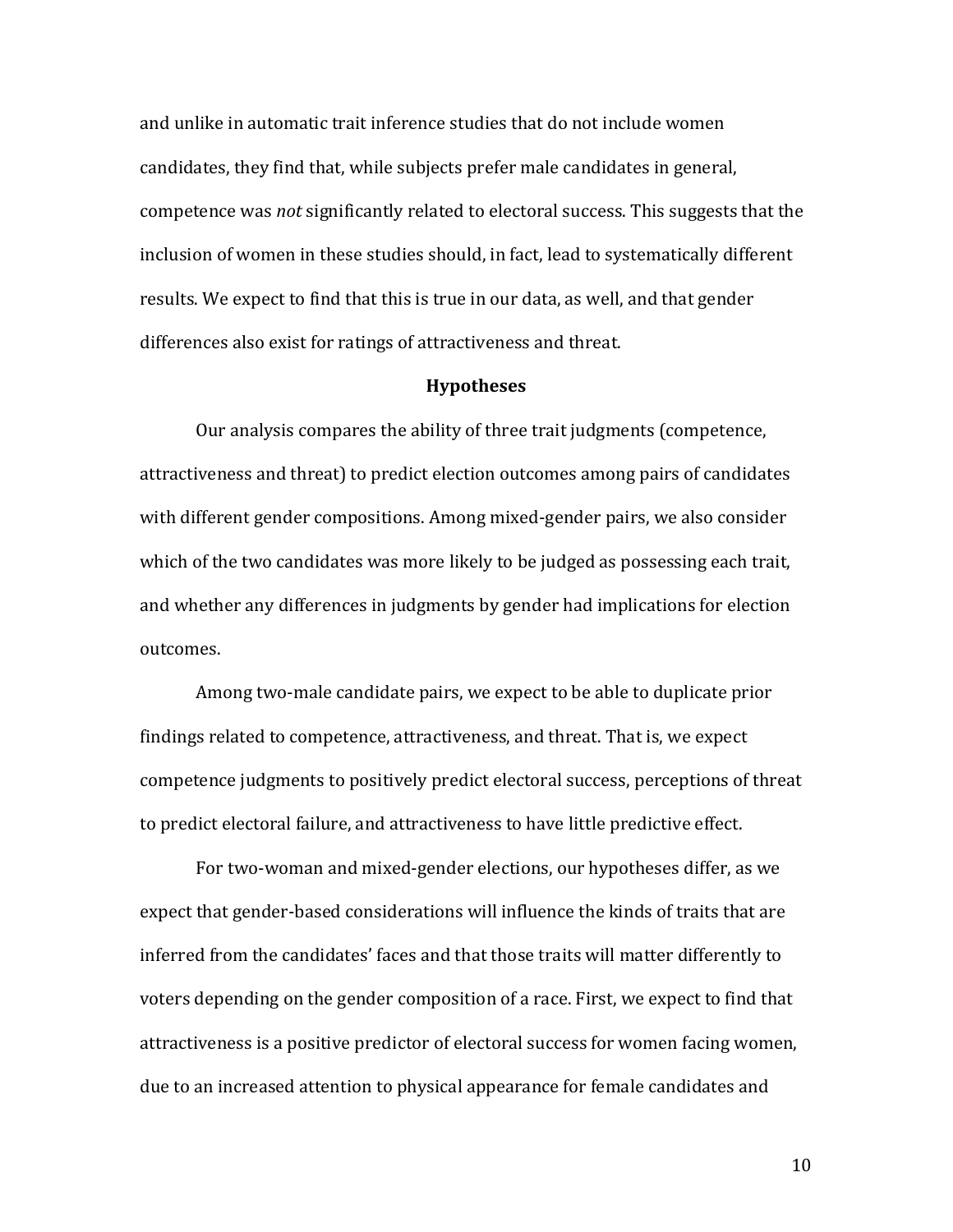evidence that physical attractiveness can help women's chances for election. Further, because women candidates are stereotyped as being less competent, generally, and Herrick, et al. (2012) find that competence assessments are indeed less influential in predicting races that include women, we also expect to find that competence inferences do not predict electoral success in two-woman races as well as attractiveness judgments do.

Extant theory does not give us much insight as to the relationship between threat assessments and electoral outcomes in races with two female candidates. It is possible that these inferences will work in much the same way for all same-gender pairs, whether those pairs include two men or two women, meaning that more threatening candidates will be at a disadvantage. On the other hand, gender-based stereotypes and expectations may mean that other characteristics are simply more important in predicting outcomes in two-woman races, rendering threat inferences less significant.

In mixed-gender races, it is possible that the inclusion of even one woman in a race may make attractiveness more salient than in two-male elections. As mentioned above, we expect female candidates to be rated more heavily on their attractiveness than their male counterparts. Also, the female candidates should be less likely to be rated as more competent, due to stereotypes that female candidates are less competent than male candidates. At the same time, we expect the male candidates to be rated as more threatening candidate more often, since female faces are often perceived to be more warm and approachable (Chiao et al. 2008; Friedman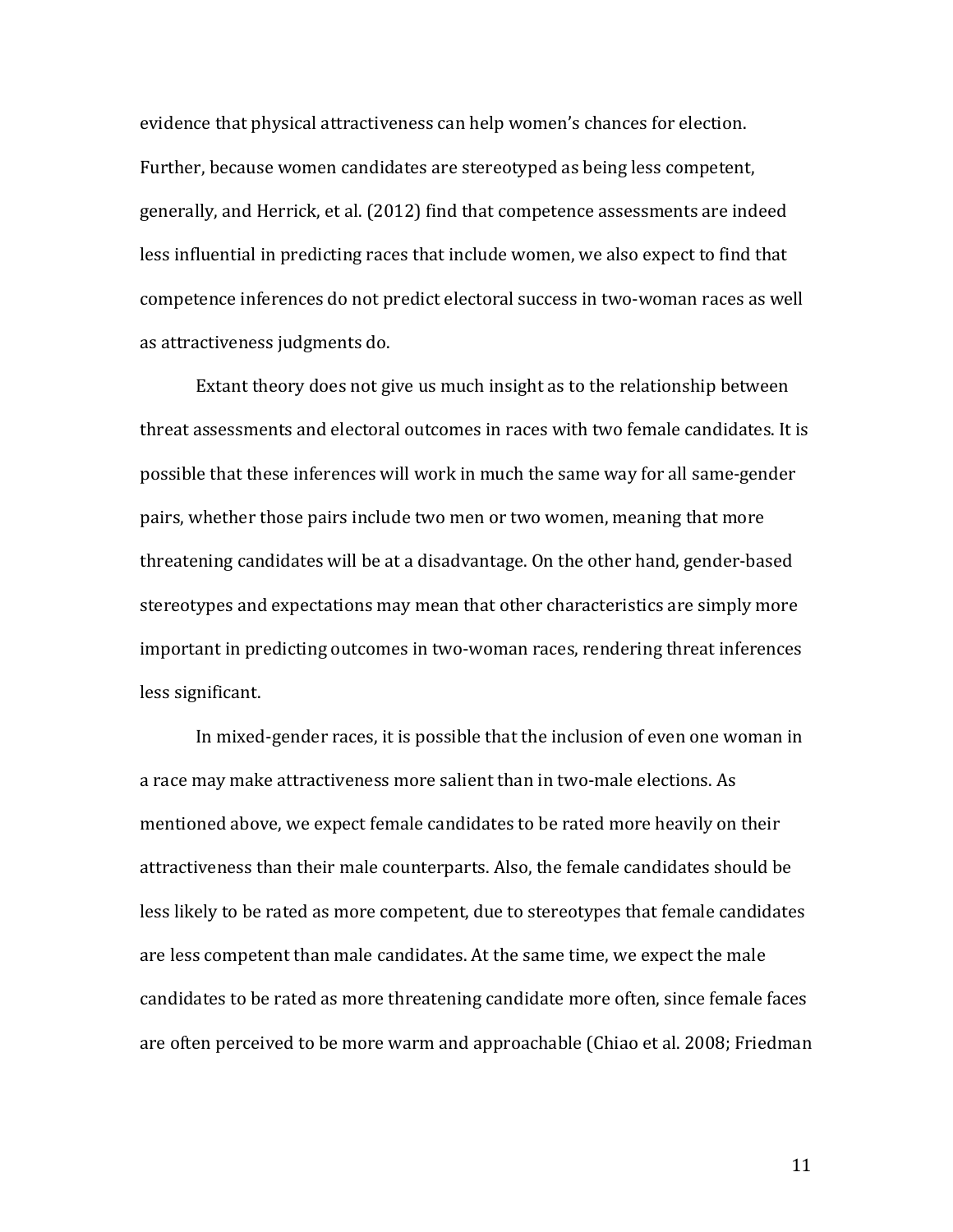and Zebrowitz 1992; Johns and Shephard 2007) and women candidates are often rated as less strong and "tough" than men.

However, we expect that when women *are* perceived as either more competent or more threatening than their male opponents, they ought to be more likely to win an election, due to the unexpected nature of observing a particularly competent- or threatening-looking woman. Expectancy violation (e.g. Bettencourt, Dill, Greathouse, Charlton and Mulholland 1997) is the phenomenon of rating a member of a stereotyped out-group more positively than a similar member of an ingroup when the out-group member violates a stereotype in an unexpected and positive way. In other words, because women candidates are generally stereotyped as less competent and threatening when compared to men, we hypothesize that a particularly competent- or threatening-looking woman (or, perhaps, a particularly incompetent- or unthreatening-looking man) will stand out to voters and confer an electoral advantage on these women candidates. Similarly, a particularly attractivelooking man may gain an electoral advantage when running against a woman.

To summarize, our hypotheses are:

(H1) For male-male candidate pairs, candidates judged more *competent* are more likely to be election winners; candidates judged more *threatening* are more likely to be election losers; *attractiveness* judgments will have no predictive value.

(H2) For female-female candidate pairs, candidates judged more *attractive* are more likely to be election winners; *competence* judgments will have less predictive value. It is unclear whether threat judgments will be predictive.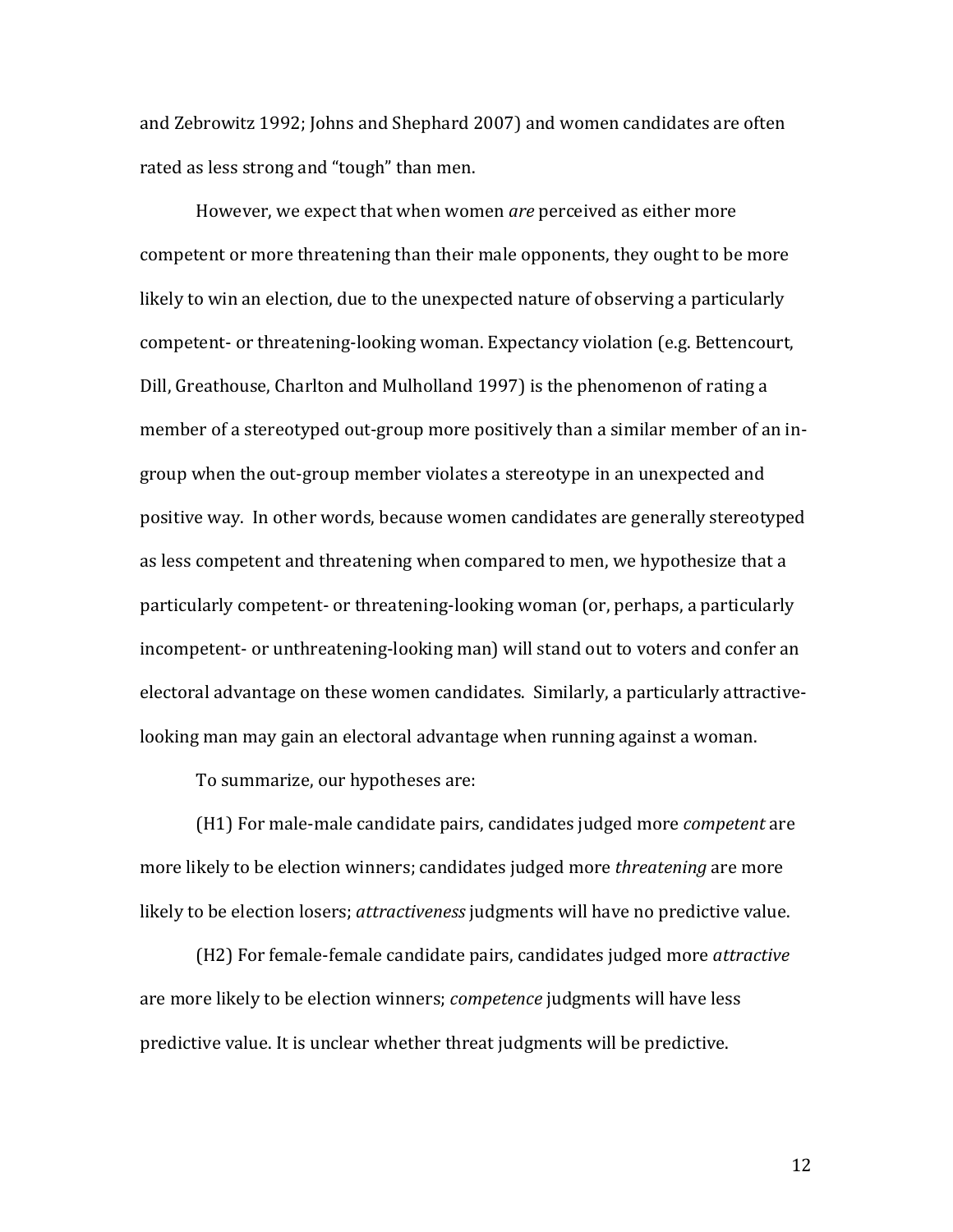(H3) For mixed-gender candidate pairs, when the female candidate is judged as more *competent* or more *threatening* than the male candidate, the female candidate is more likely to be an election winner; when the male candidate is judged as more *attractive* than the female candidate, the male candidate is more likely to be an election winner.

## **Using a Laboratory Survey to Assess First Impressions**

To test this, we conducted three studies at [reference removed] university with a total of 128 paid undergraduate and graduate students. Stimuli were 182 black-and-white headshot images of real political candidates, paired according to the actual electoral races in which they ran against each other. In order to obtain both mixed gender and female-female races, we have combined data from three separate sessions where subjects viewed about one-third of the different image pairs.[1](#page-13-0) The candidates competed in state and local elections, including races for the Oregon State Legislature, Arkansas State House and Senate, Washington State House, and California Assembly. Of the 91 elections included in the dataset, 53 were partisan elections contested by a Republican and a Democrat, 29 were non-partisan, and 9 were primaries.

Though we considered using more image pairs from these state elections, we limit our analysis to these 91 for several reasons. First, we restricted our study to elections in which the first and second place candidates were of the same race and

<span id="page-13-0"></span> $1$  None of the three datasets on their own contained a large enough sub-sample of either mixedgender or same-gender pairs to conduct our analysis, since a gender analysis was not the primary objective of any of the studies. By combining all three, we gain sufficient power to test our hypotheses.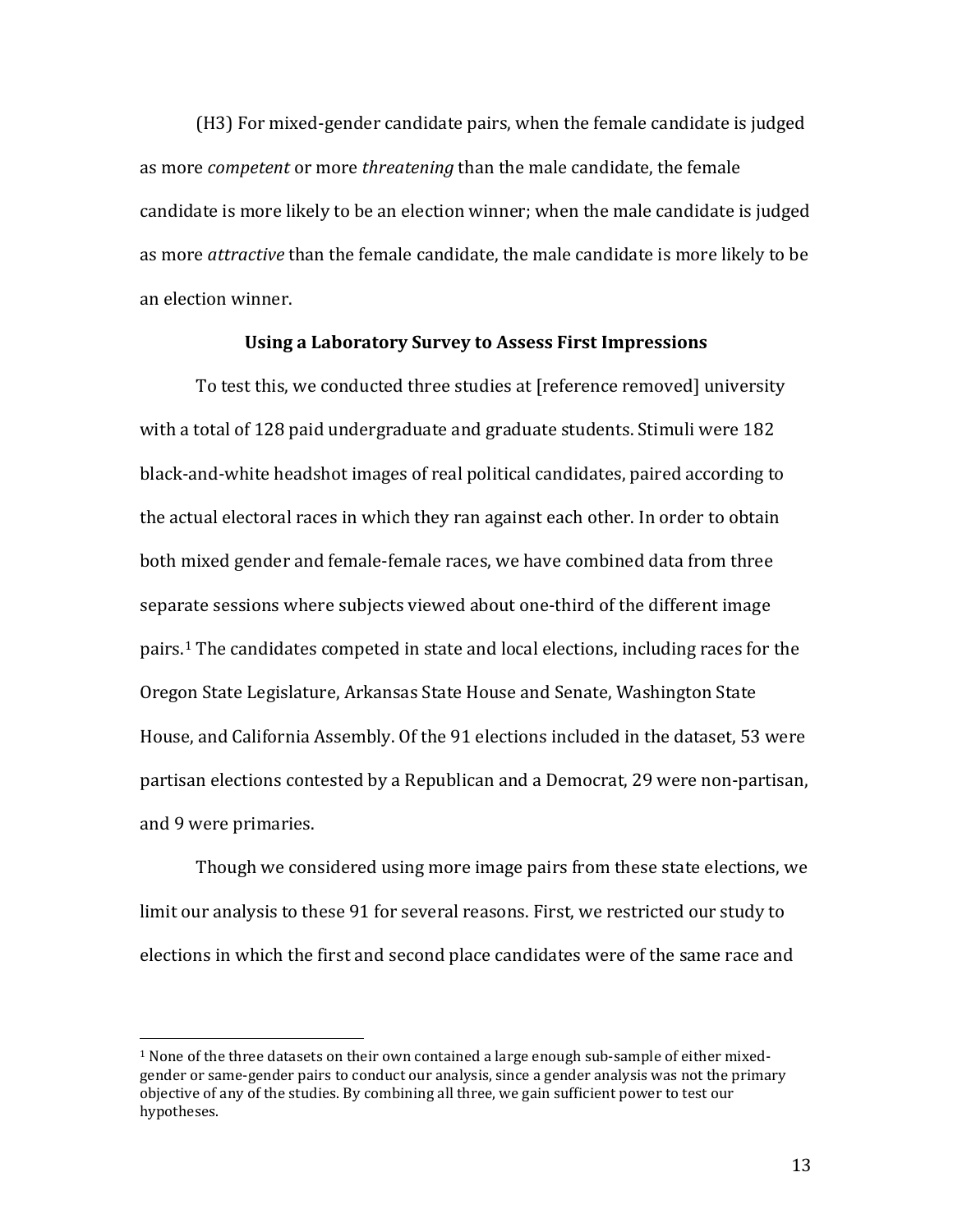ethnicity. Second, we only considered elections for which the candidates' pictures were readily accessible from a voters' guide. Third, and most importantly, we paid careful attention to the quality and consistency of the candidates' images. We were concerned that our participants would be unduly influenced by the quality of the photographs and that this would affect their trait judgments. For instance, candidates with better resources might be able to look more attractive or competent simply by producing higher-quality images. Thus for a pair of photos to be included in our study, we required the photographs to be of similar resolution with approximately central presentation of the candidate, and with the candidates' faces taking up a similar amount of space. Also, since the representation of faces is viewpoint dependent (Desimone et al., 1984; Lee et al., 2006; Straube et al., 2009), we only chose images in which the candidates were frontal-facing. We presented all photos in black-and-white with a uniform, neutral grey background, and resized all photographs to be 110x150 pixels in size. Figure 1 displays a sample pair of images.

Stimuli were presented on an LCD monitor in a computer laboratory using Matlab software. Participants were asked to make judgements about the candidate images for three traits—attractiveness, competence, and threat. Specifically, they were asked to decide which candidate seems "more competent to hold political office", "more attractive to you," and "more likely to act in a physically threatening manner toward you." We followed the TED protocol (Kim et al., 2007), which shows the candidate pictures one at a time rather than contemporaneously. This forces an encoding of the face into working memory for the comparison. Our working assumption is that the two candidates are rarely seen for the first time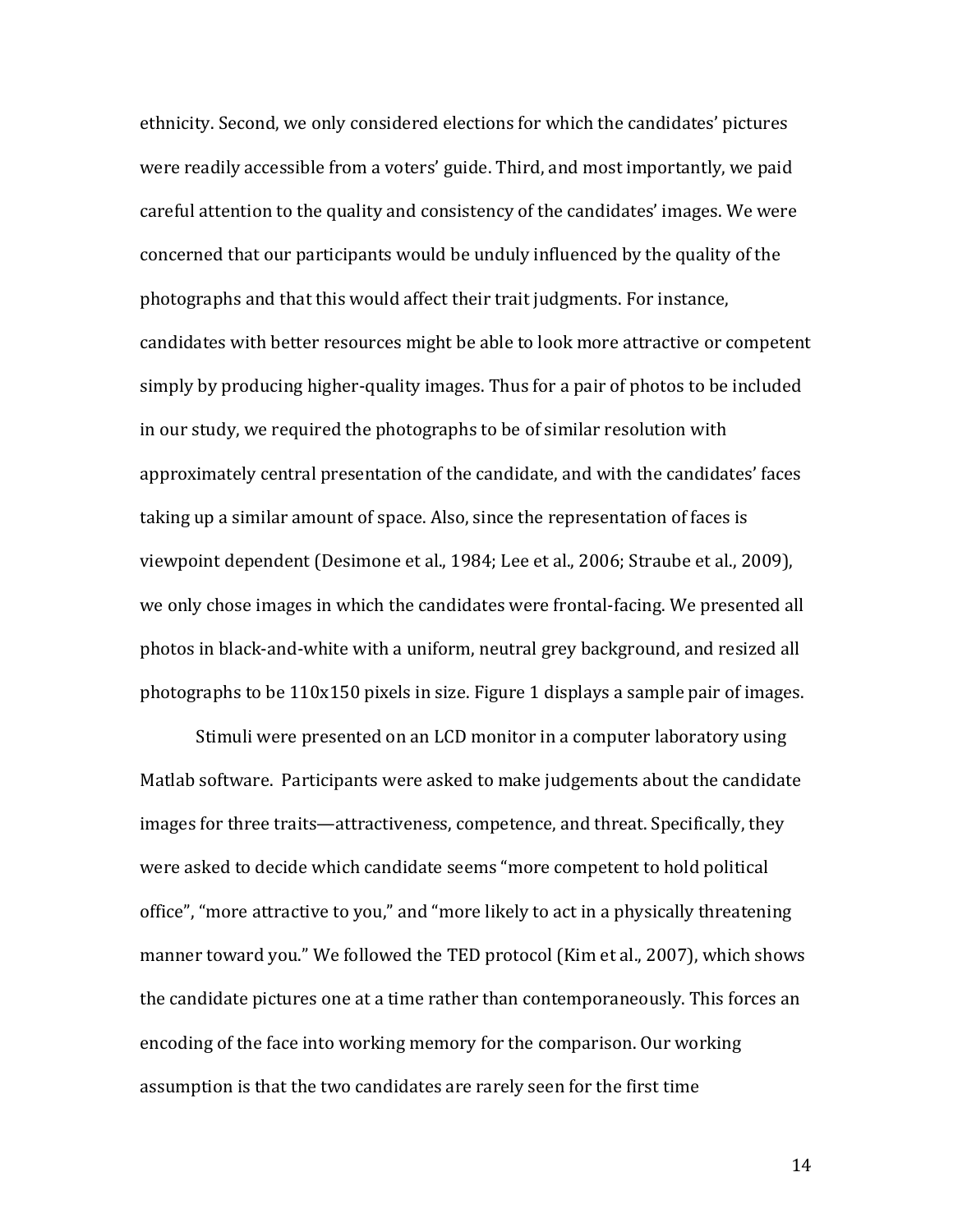simultaneously—especially if one is an incumbent—so this is a (slightly) more valid simulation of how voters would have initially encountered images of the two opponents. Participants were shown each of a pair of pictures for one second each, alternating, with an inter-image interval of one second. Research participants indicated their choice—which of the two images better fit the trait being judged—by pressing the appropriate key. Image pairs continued repeating for up to sixty seconds, and the next image pair was not shown until the subject had chosen a picture from the previous pair. Participants were asked to judge every image pair on one question at a time before moving on to the next assessment block. The order of the blocks, pairs and the two images comprising each pair were counterbalanced among participants.

We expect the brief presentation time to be both sufficient and beneficial. Previous studies have shown that personality traits are perceived after only 50 millisecond exposure to an unfamiliar face (Borkenau et al., 2009), and that judgments of political candidates are not only made rapidly and effortlessly, but are also reliable after as little as 100 milliseconds (Oliviola and Todorov, 2010a). At the same time, using first-impression judgments helps to ensure, to the greatest extent possible, that we are gauging the effect of judgments that are not colored by any other confounding factor. People are generally unaware of the cues they use in these facial evaluations (Rule et al., 2008), so careful deliberation is both unnecessary and potentially disruptive (Levine et al., 1996).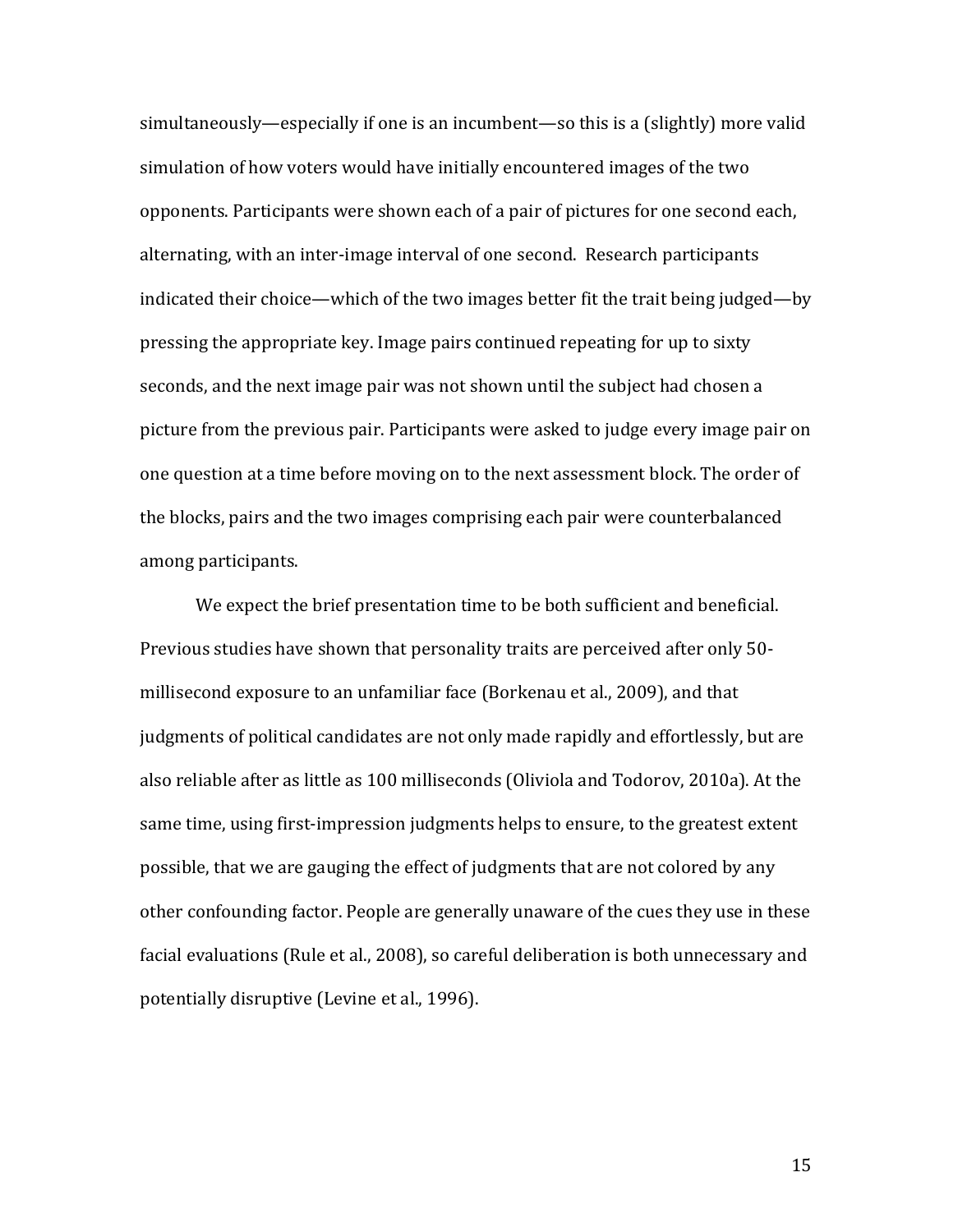#### **Predicting Election Winners**

In order to investigate our hypotheses, we conduct a series of logistic regressions predicting the winner of each election by using the trait judgments of our research participants. Table 1 presents the results of these regression models, in which the dependent variable—the real election winner—is modeled as a function of the attractiveness, competence, and threat judgments made by our subjects. Positive coefficients indicate that the candidate more often judged to exhibit a given trait is more likely to be the real election winner. The first three columns present the baseline models for observations from same–gender candidates pairs only (Model 1), followed by mixed-gender pairs (Model 2), and all pairs combined (Model 3).

Model 1 uses the three judgments to predict election outcomes from only the sixty races with two candidates of the same gender, thereby replicating earlier studies. As in those studies, we find that competence judgments are a strong predictor of electoral success. It is important, however, to note that our study broadens the applicability of this competence result, as we introduce a previously unused set of candidate images from state-level legislature elections. As such, our results here expand upon those previous studies, which were typically done using candidates from upper-ballot elections, such as governors or national legislatures.

At the same time, our findings from same-gender races also support those of a smaller group of studies in showing that candidates who are judged as "more likely to act in a physically threatening manner toward you" are more likely to be real election losers. Finally, in these elections, while candidate appearance is clearly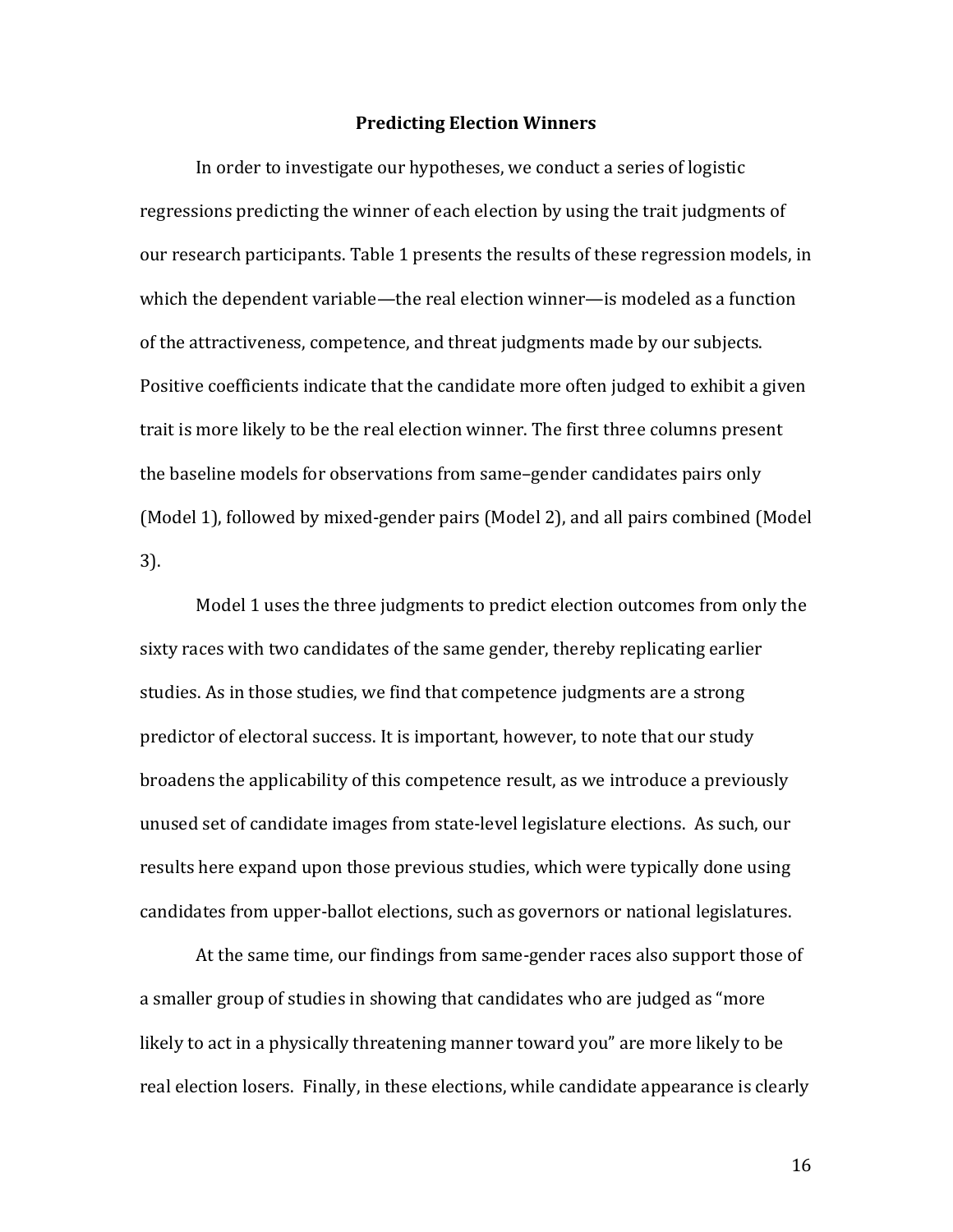important, not all aspects of appearance are equally important, as evidenced by the lack of relationship between attractiveness judgments and actual election outcomes.

Model 3 includes judgments from all 91 of the elections and produces results similar to those of Model 1, in that competence judgments predict election winners and threat judgments predict losers. On the other hand, for the competence result, much of the prediction effectiveness stems from the impressive success rate of competence judgments in same-gender pairs. Indeed Model 2, which uses only the mixed-gender pairs, suggests that competence judgments from these pairs are not contributing, a point to which we return in more detail shortly.

### **How Are Races with Two Female Candidates Different?**

As mentioned in our theoretical discussion above, we expect that the gender of the candidates may, in part, affect whether and how competence, attractiveness and threat judgments predict electoral outcomes. Therefore, in the remaining models, we combine the dataset and introduce interactions between the trait judgments and the gender composition of the two participating candidates—i.e., whether the election featured two male candidates (our baseline), two female candidates, or one of each.<sup>[2](#page-17-0)</sup> Using this more nuanced approach we find more convincing support for our hypotheses.

Columns 4 and 5 present the results of our interactive models. Model 4 accounts for the gender composition of the candidate pairs. For male-male pairs, the pattern of results stays the same. For races that include women, however, the effects

<span id="page-17-0"></span> $2$  We also add dummy variables for mixed-gender and female-only elections; for these, negative coefficients simply mean that the model is better at predicting winners in these elections, while positive indicate that it is less effective.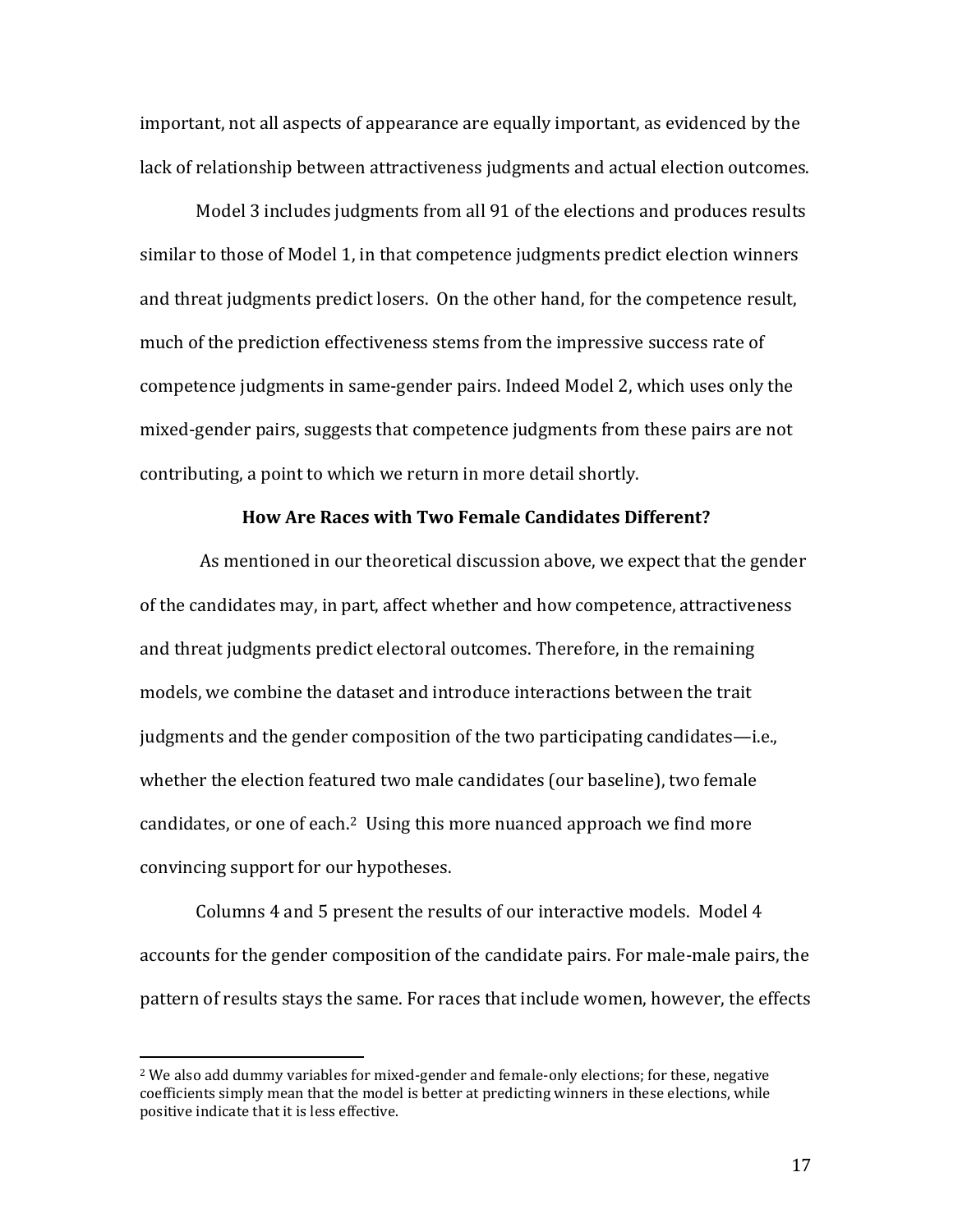of competence and attractiveness are straightforward, consistent, and yet quite different than they are for male-only pairs. Most notably, for female-female pairs, *attractiveness is the only positive predictor of electoral success*. While not a significant factor in male-male races, attractiveness appears to confer an advantage when two women appear together on the ballot. On the other hand, in our two-woman races, the coefficient estimate of the interaction term for competence is negative and significant, indicating that female candidates judged as more competent in these races were actually less likely to be election winners.

#### **Expectancy Violation in Mixed-Gender Elections**

Model 4 does not give us much insight as to the predictive value of judgments in the mixed-gender pairs. However, the caveat is that we have yet to integrate our hypotheses about conforming to expectations (expectancy violation)—that judgments in these elections will be particularly salient whenever the women appeared more competent, less attractive or more threatening than their male opponents. This relationship can be seen in Model 5 which includes interaction variables for whether the female candidate was chosen over the male candidate in judgments of mixed-gender pairs.

We find support for two of these hypotheses. First, when a woman was judged as more competent than a male opponent, she was much more likely to be the real election winner in that electoral contest. We should note that, unexpectedly, in terms of competence evaluations, there was no statistically significant difference by gender. The female candidate was rated as more competent 49% of the time, which runs counter to gender-based stereotypes. As Model 4 shows, however, these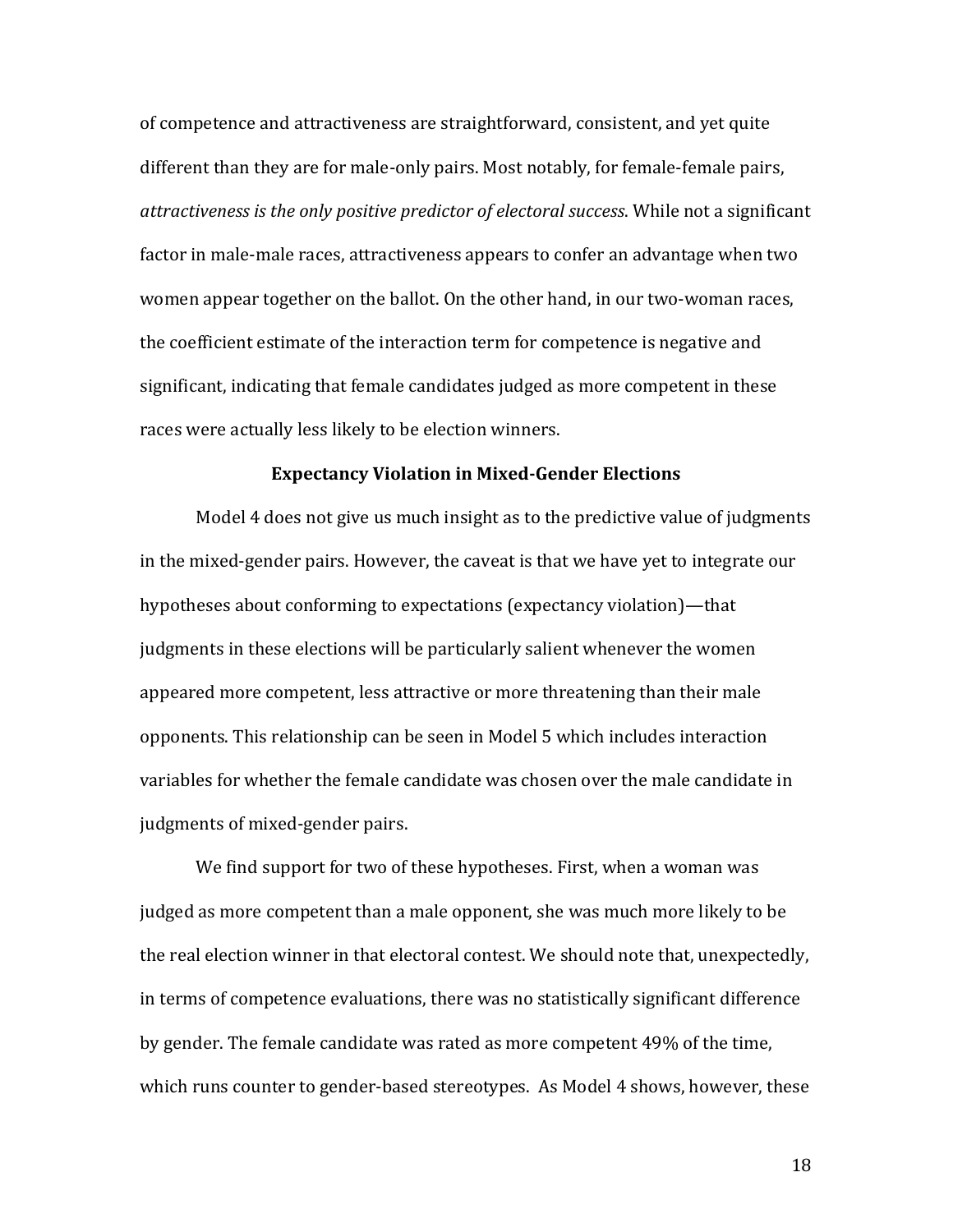competence judgments were spot-on, in that whenever the woman was chosen as more competent by our subjects, the voters in that particular election tended to agree.

Second, women who were rated as more threatening than their male opponents were also more likely to be the real election winners, a striking departure from our finding in same-gender races, in which threatening candidates tended to be election losers. Here, as one might expect, the female candidate was considered more threatening than the male candidate only 28% of the time (p<.001). Taken together, this signals that women who come across as "tougher" may have an advantage when they run against male opponents.

Next, to illustrate the substantive effect of trait judgments on election outcome predictions, we use the estimates in the full model to calculate the marginal probability that a respondent will correctly predict the winner given a change in her perceptions of a given candidate's traits. Figure 2 presents these estimates. In two-male contests, a candidate judged as more competent has a 7% higher probability of being the actual election winner than when judged as less competent. On the other hand, in contests between two women, the more competent-looking candidate is 5 percentage points less likely to win and, strikingly, in mixed-gender contests, when a female candidate is judged as more competent, she has a 15% higher probability of winning. Attractiveness, on the other hand, is a powerful predictor of electoral success in two-woman races, with the more attractive-looking woman having a 14% higher probability of winning. In mixed-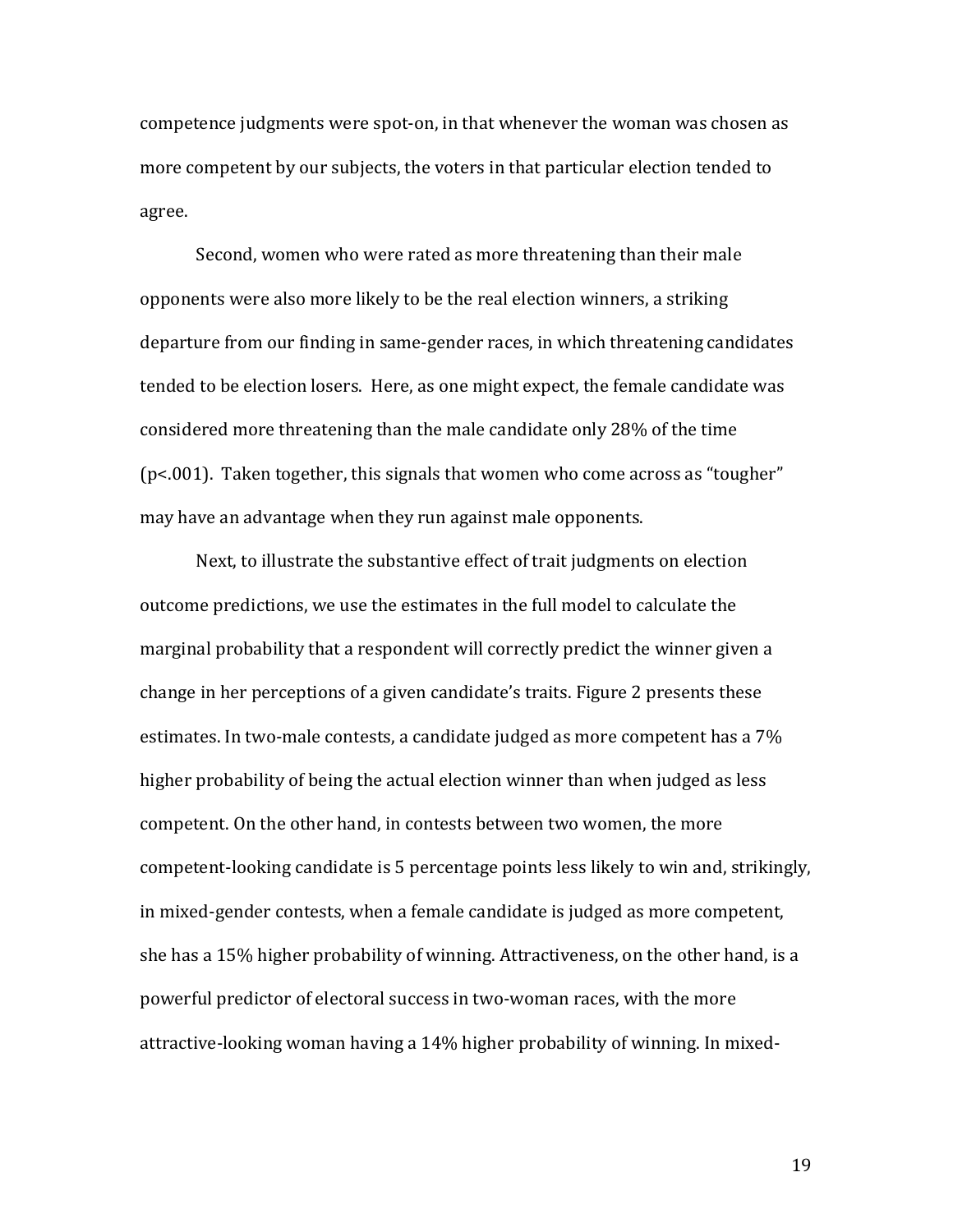gender races, women judged as more attractive than their male opponent have a slightly lower (5%) probability of victory.

### **Discussion and Conclusion**

While previous studies have found ratings of competence to positively predict winning actual elections, we have provided evidence that this effect seems to apply best to races contested by two men. For races that include women, the effects of competence, threat and attractiveness are more nuanced and, in some cases, the opposite of what they are for two-man races. Importantly, our findings provide evidence that, not only does a candidate's gender matter, but so does the overall gender composition of a race. The traits that are inferred from a candidate's image seem to vary by gender, and different traits predict electoral success for races than include women than for those that do not. For instance, when a race includes two women, it is the most attractive candidate that has the advantage. Why competence judgments have a muted effect in these elections is not clear. Perhaps, since the facial features that seem to signify competence—eyes set far apart, prominent jawline, etc.—also signify masculinity (Oliviola and Todorov 2010b; Herrick, et al. 2012), it is possible that more competent-looking women are also more masculine-looking. More masculine-looking women have been found to be disadvantaged among voters (Hehman, Carpinella, Johnson, Leitner, and Freeman 2014), so it is possible that the effects of competence seen in this analysis are partially a function of facial masculinity. Interestingly, Carpinella and Johnson (2013) find that facial femininity is associated with higher competence ratings for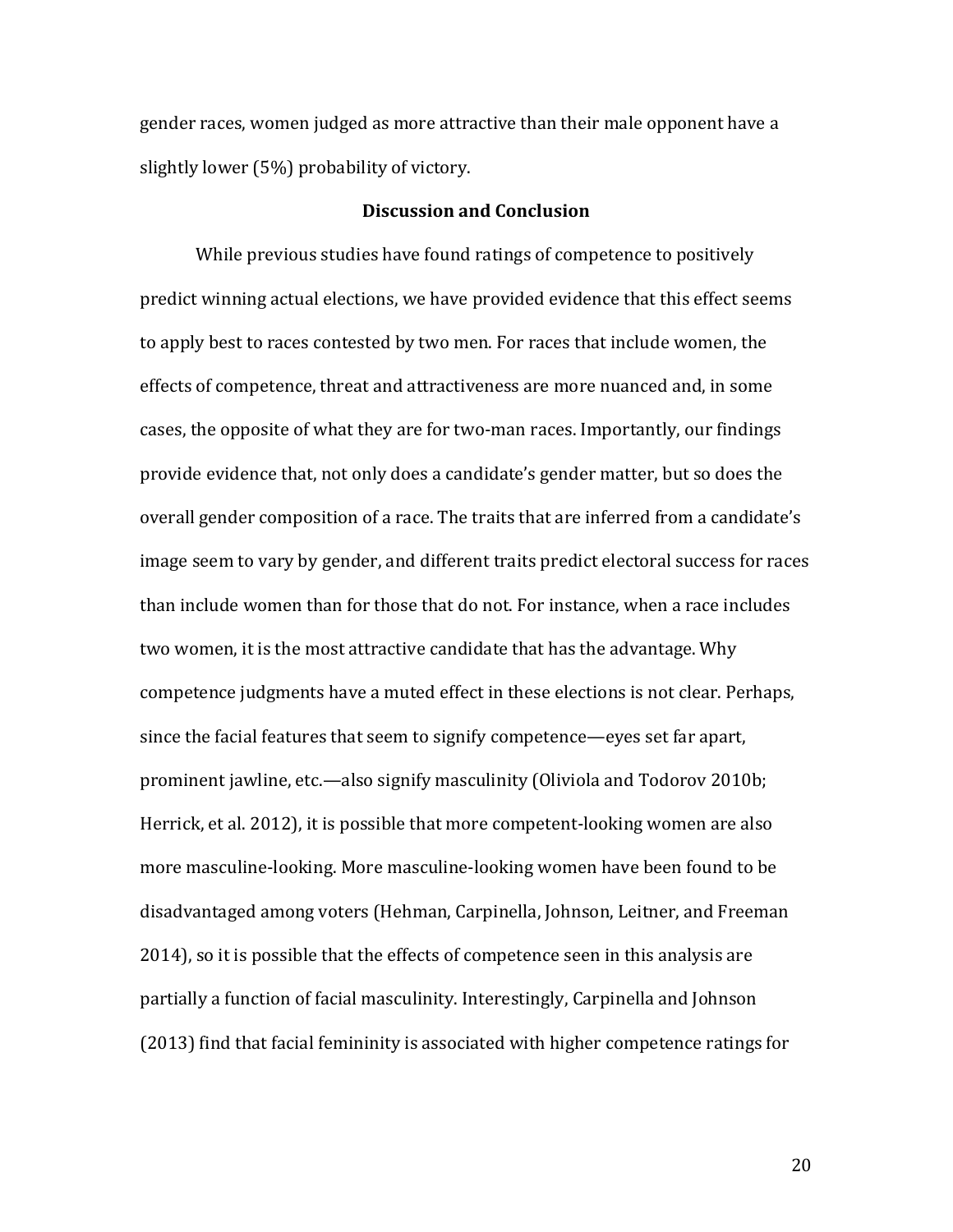female candidates among Democrats/liberals, but with lower competence ratings for Republicans/conservatives.

Of course, the dynamic seems to change somewhat when women candidates run against men. Competence inferences only predicted election outcomes in mixedgender races when the woman is the one who is perceived to be more competent. Again, this could be an indication that women who look particularly competent benefit from the fact that they violate voters' stereotypic expectations. Similarly, though women were usually seen as less threatening in mixed-gender pairs, those who were seen as more threatening were actually more likely to win their races. While judgments of threat and of competence work against female candidates when they run against other women, then, having features that signal a certain amount of "toughness" may work to a woman's advantage when she runs against a man.

Clearly, there is much work still to be done here and future studies should expand on our analysis in a number of ways. First, if gender matters for the types of traits that predict election outcomes, other social group memberships with visual markers (such as race and ethnicity) probably also make a difference. Including mixed-race/ethnicity pairs in these sorts of studies could yield still different results. Second, because women are subject to stereotypes based on a number of traits other than competence, threat and attractiveness, future studies should include subject ratings of traits such as compassion and leadership in order to see if these assessments also matter for female candidates. Finally, it would be instructive if detailed subject-level data were gathered in future studies of these trait inferences. Question batteries measuring gender based prejudice, for example, would allow us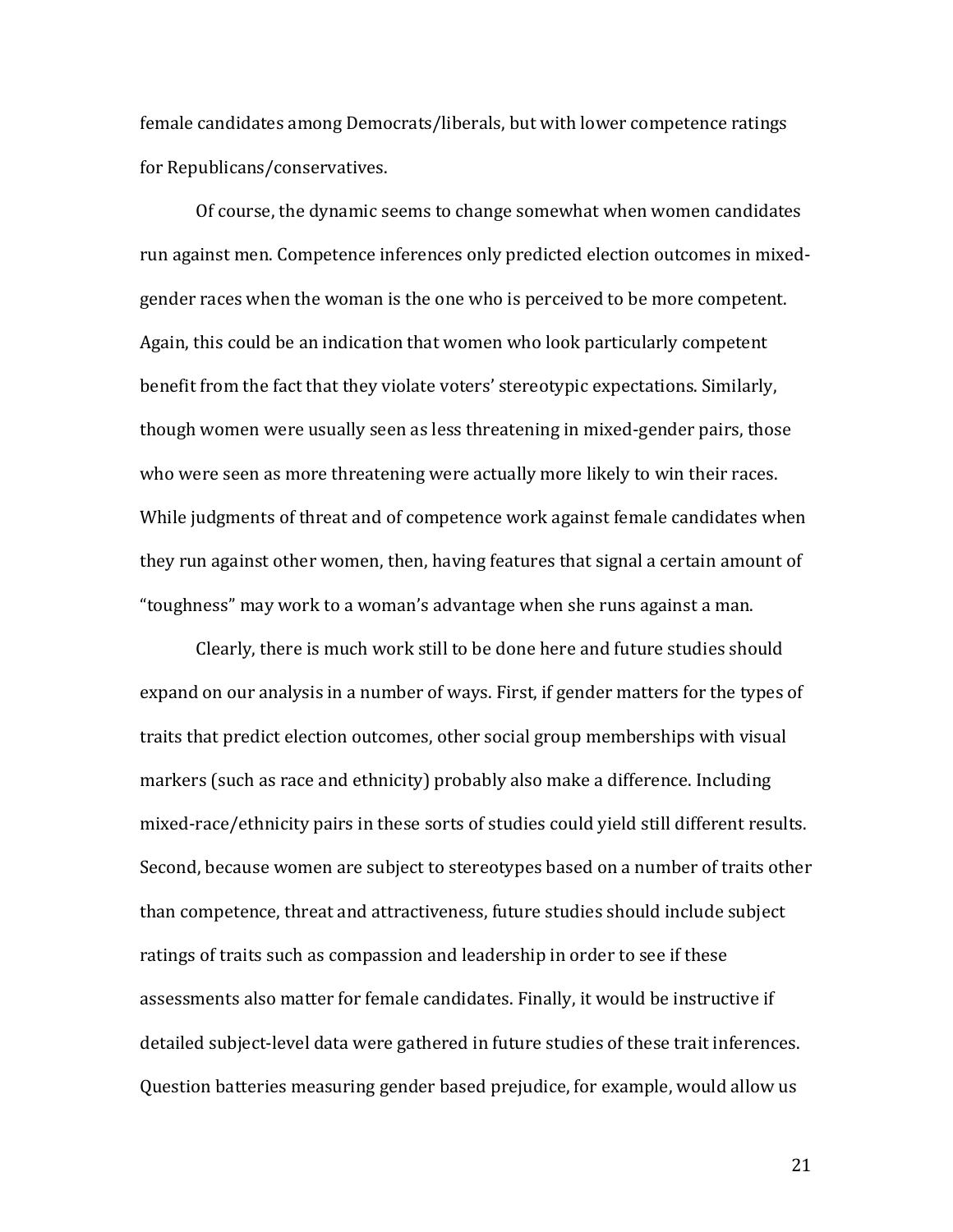to determine if certain groups of subjects are inferring different traits from female faces than from male faces.

Similarly, one limitation of this study is that we do not have subject-level data available on partisanship or ideology. It is possible (and perhaps likely, given results from Carpinella and Johnson 2013) that trait perceptions vary by these politicallysalient individual characteristics, which would add even more nuance to our understanding of the relationship between gender, automatic trait inferences, and electoral outcomes. It is worth noting, however, that 38 of our 91 races were primary races or otherwise non-partisan in nature, and all candidate images were presented without any reference to party identification. Also, as the purpose of our study is to examine how trait inferences affect real-world elections, the fact that our subjects' ratings of the candidates are predictive of actual election outcomes—even without taking partisanship or ideology into account—suggests that these sorts of trait inferences have a meaningful effect beyond the partisan voting that so profoundly affects general elections.

Despite their limitations, our findings may have important implications, both for scholars studying the role of automatic trait assessments and/or gender in voting behavior, and for women running for office. That gender has such serious consequences for a process as fundamental and automatic as these sorts of trait inferences suggests that many aspects of political behavior are likely similarly influenced by gender. For political scientists, our findings add more evidence to a growing consensus in the literature that the effects of a candidate's gender on political outcomes are contextual and more nuanced than was once thought (e.g. Fox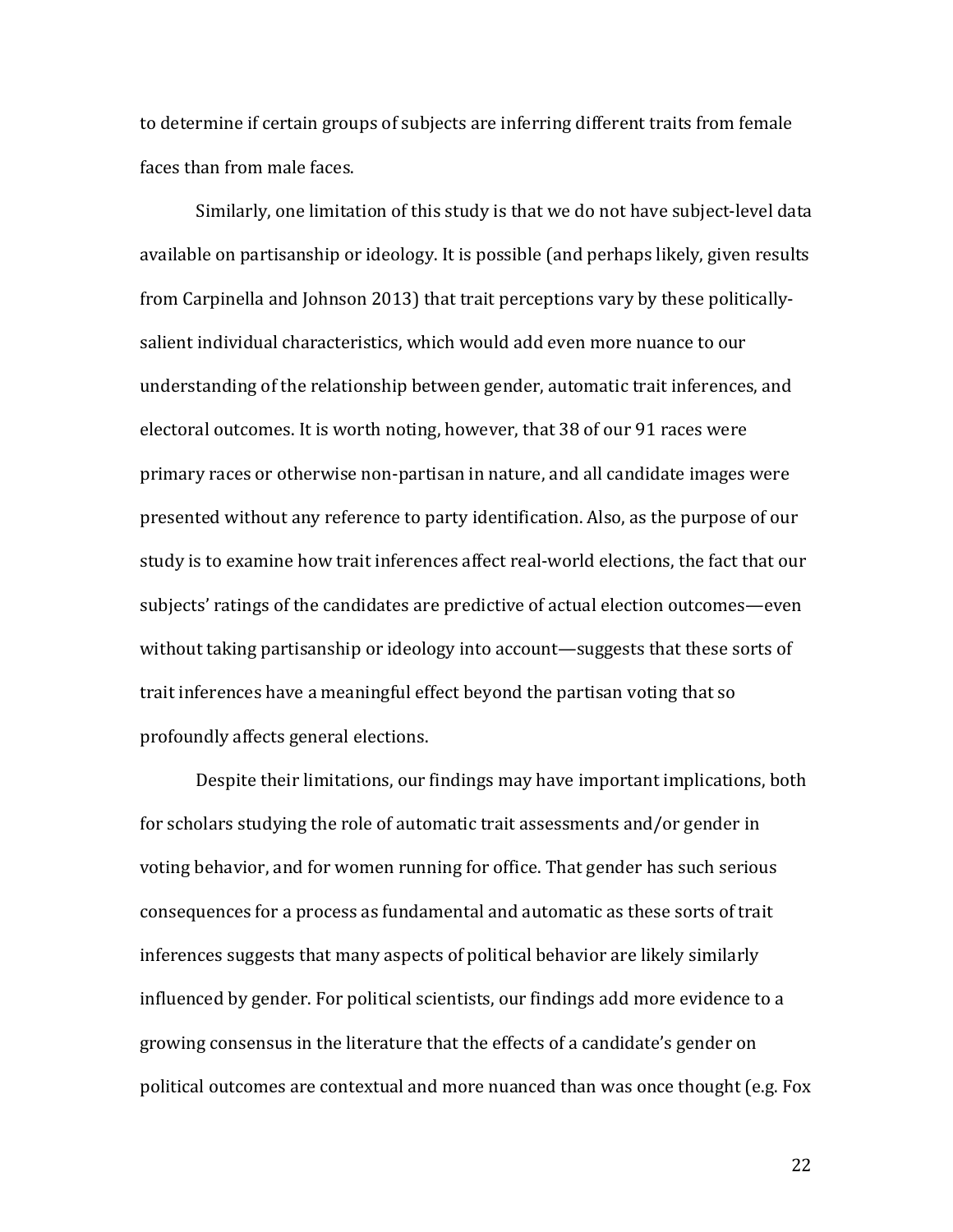and Lawless 2014; Dunaway, Lawrence, Rose, an Weber 2013; Bauer 2015a; Ditonto, et al 2014). The role of gender stereotypes, in particular, has been called into question by recent studies such as Brooks 2013, Dolan 2014 and Hayes 2011. However, our results suggest that gender-based stereotypes can and do matter to election outcomes when studied in conjunction with appearance-based trait judgments. It seems that stereotypes can have an effect on women candidates, but not necessarily in the straightforward manner other studies have looked for. Our results suggest that gender scholars may benefit from taking into account other aspects of candidate appearance, as well as the overall gender composition of a race, when examining the effects of gender on vote choice and candidate evaluation, as both seem to change the landscape for women candidates.

In terms of real-world politics, this study may provide valuable information for female candidates and their campaign staff. Women are still seriously underrepresented in American political institutions, so a better understanding of the dynamics at play when voters evaluate female candidates could help to even the playing field in a campaign scenario. While it is perhaps unfortunate that physical appearance has seemingly substantial consequences for candidate appraisal, especially for female candidates, an awareness of the nature of how appearance matters may allow women candidates to more effectively craft an image that takes into account the effects of how women's appearances are evaluated.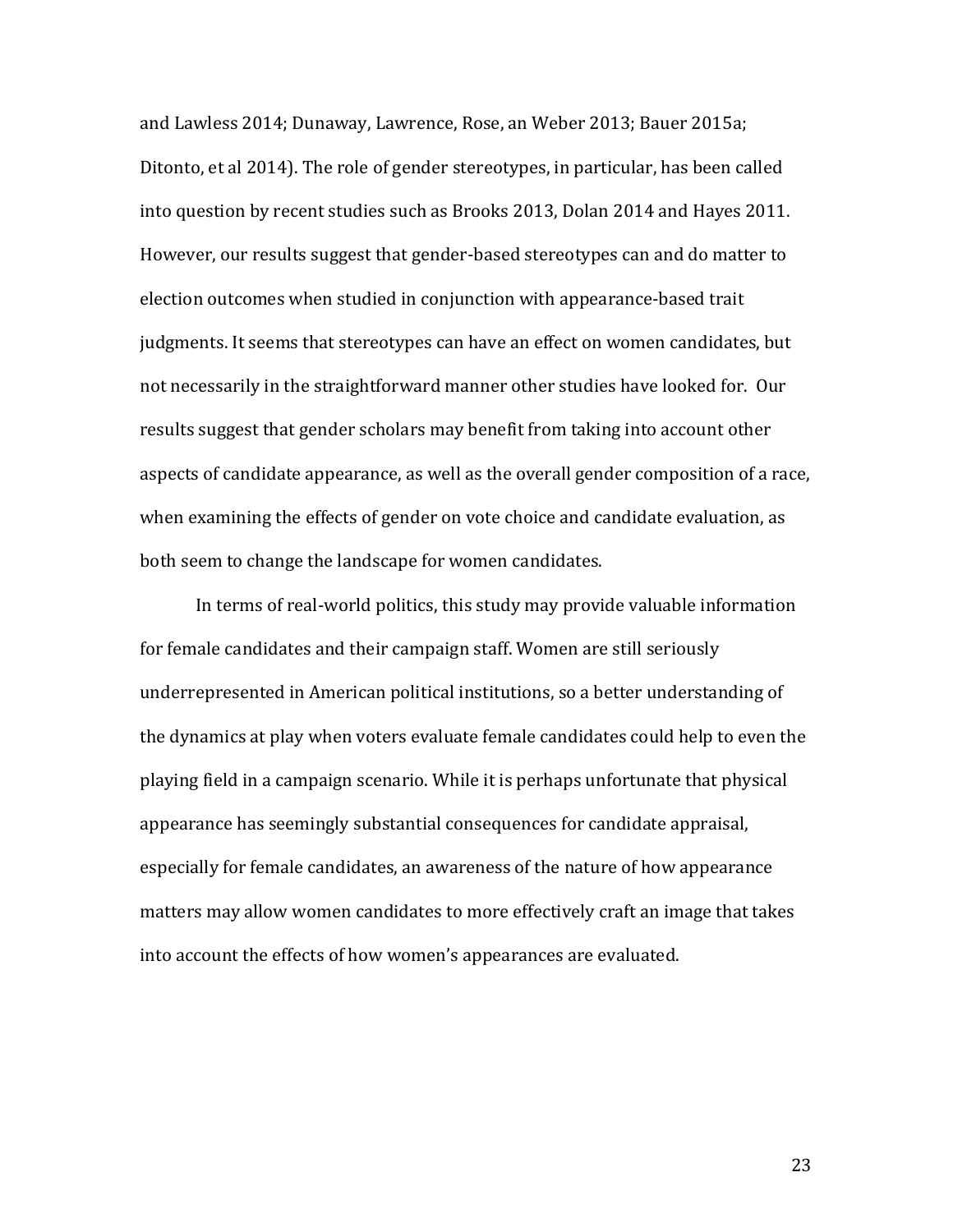## **References**

- Alexander, Deborah and Kristi Andersen. 1993. Gender as a Factor in the Attribution of Leadership Traits. *Political Research Quarterly* 46 (3): 527-545.
- Alley, Thomas R. and Michael R. Cunningham. 1988. Averaged Faces are Attractive but Attractive Faces are not Average. *Psychological Science,* 2(2): 123-125.
- Anderson, John R. 1983. *The Architecture of Cognition.* Cambridge: Harvard University Press.
- Ballew, C. C., & Todorov, A. 2007. Predicting political elections from rapid and unreflective face judgments. *Proceedings of the National Academy of Sciences of the USA*, 104, 17948– 17953.
- Banducci, Susan, Jeffrey Karp, Michael Thrasher, and Colin Rallings. 2008. Ballot Photographs as Cues in Low-Information Elections. *Political Psychology*, 29(6): 903- 917.
- Bauer, Nichole M. 2015a. Emotional, Sensitive, and Unfit for Office? Gender Stereotype Activation and Support Female Candidates. *Political Psychology*, 36(6): 691-708.
- Bauer, Nichole M. 2015b.Who stereotypes female candidates? Identifying individual differences in feminine stereotype reliance. *Politics, Groups, and Identities* 3(1): 94- 110.
- Berry, Diane and Leslie Zebrowitz-MacArthur. 1988. What's in a Face? Facial Maturity and the Attribution of Legal Responsibility. *Personality'and'Social' Psychology'Bulletin*, 14(1): 22-23.
- Bettencourt, B. Ann, Karen E. Dill, Scott A. Greathouse, Kelly Charlton, and Amy Mulholland. 1997. Evaluations of Ingroup and Outgroup Members: The Role of Category-Based Expectancy Violation. *Journal of Experimental Social Psychology* 33(3): 244-275.
- Borkenau, Peter, Steffi Brecke, Christine Mottig, Marko Paeleck. 2009. Extraversion is Accurately Perceived After a 50-ms Exposure to a Face. *Journal of Research in Personality*, 43(4): 703-706.
- Brooks, Deborah Jordan. 2013. *He Runs, She Runs: Why Gender Stereotypes do not Harm Women Candidates.* Princeton, NJ: Princeton University Press.
- Budesheim, Thomas L. and Stephen J. DePaola. 1994. Beauty or the beast? The effects of appearance, personality, and issue information on evaluations of political candidates. *Personality and Social Psychology Bulletin*, 20(4), pp.339-348.

Burrell, Barbara. 2008. Political parties, fund-raising, and sex. *Legislative women: Getting*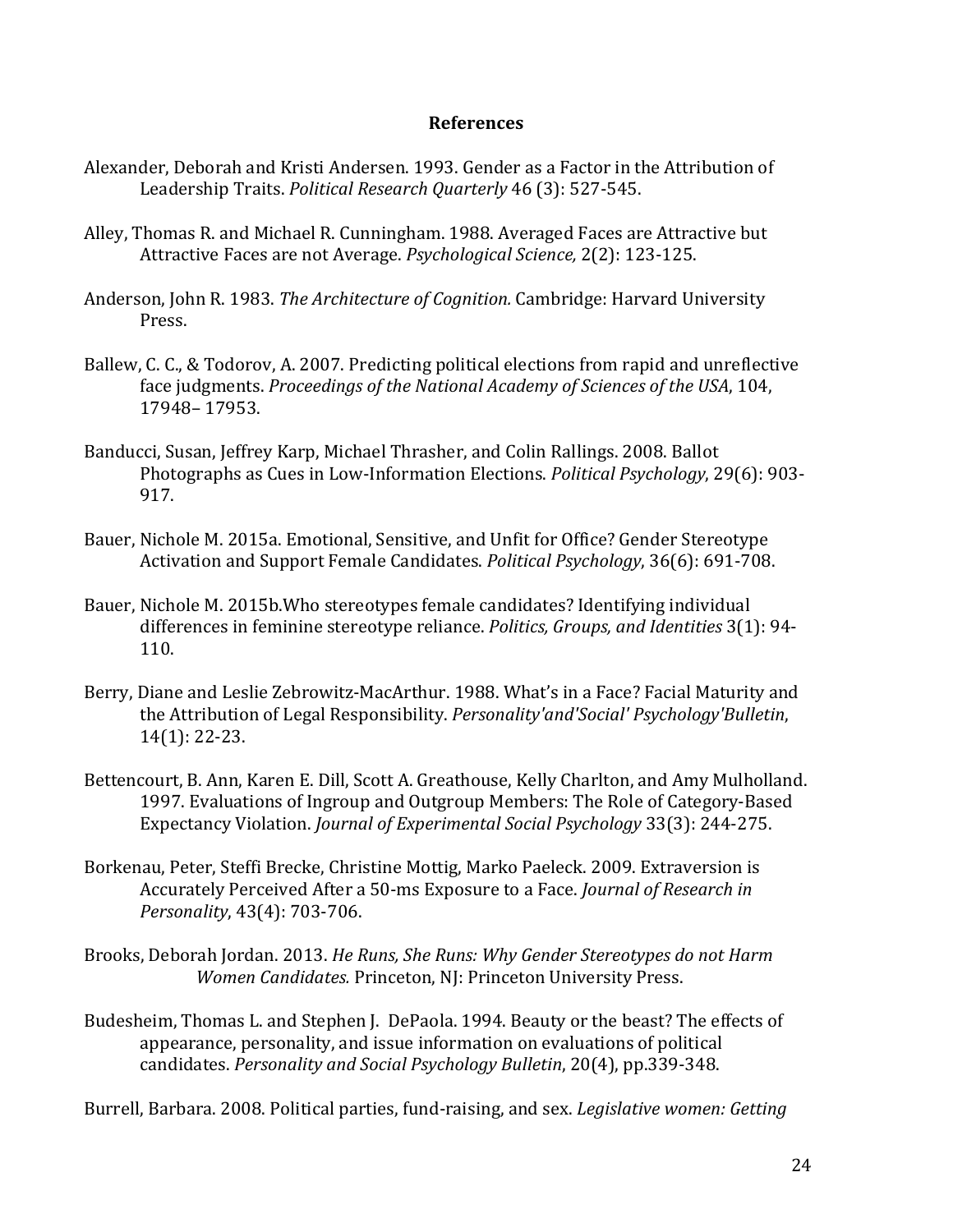*elected, getting ahead.* Boulder, CO: Lynne Rienner.

- Bystrom, Dianne G. , Terry A. Robertson, Mary Christine Banwart. 2001. Framing the Fight: An Analysis of Media Coverage of Female and Male Candidates in Primary Races for Governor and US Senate in 2000. *American Behavioral Scientist*, 44(12): 1999-2013.
- Carpinella, Colleen and Kerri Johnson. 2013. Appearance-Based Politics: Sex-typed Facial Cues Communicate Political Party Affiliation. *Journal of Experimental Social Psychology*, 49(1): 156-160.
- Carroll, Susan J. and Kelly Dittmar. 2010. The 2008 Candidacies of Hillary Clinton and Sarah Palin: Cracking the Highest, Hardest Glass Ceiling in *Gender and Elections: Shaping the Future of American Politics.* Susan J. Carroll and Richard L. Fox, eds. New York: Cambridge University Press.
- Chiao, Joan Y., Tetsuya Iidaka, Heather L. Gordon, Junpei Nogawa, Moshe Bar, Elissa Aminoff, Norihiro Sadato, Nalini Ambady. 2008. Cultural Specificity in Amygdala Response to Fear Faces. *Journal of Cognitive Neuroscience*, 20(12): 2167-2174.
- Cook, Elizabeth Adell, Sue Thomas, and Clyde Wilcox, eds. 1994. *The Year of the Woman: Myths and Realities.* Boulder: Westview Press.
- Desimone, Robert, Thomas D. Albright, Charles G. Gross, Charles Bruce. 1984. Stimulus-Selective Properties of Inferior Temporal Neurons in the Macaque. *Journal of Neuroscience*, 4(8): 88-121.
- Dion, K. K., Berscheid, E., & Walster, E. (1972). What is beautiful is good. *Journal of Personality and Social Psychology*, 24, 285-290.
- Ditonto, Tessa M., Allison J. Hamilton, and David P. Redlawsk. 2014. Gender Stereotypes, Information Search, and Voting Behavior in Political Campaigns. *Political Behavior* 36(2): 335-358.
- Dolan, Kathleen. 2004. *Voting for Women How the Public Evaluates Women Candidates.* Boulder, CO: Westview Press.
- Dolan, Kathleen. 2014. *When does Gender Matter? Women Candidates and Gender Stereotypes In American Elections.* New York: Oxford.
- Dunaway, Johanna, Regina G. Lawrence, Melody Rose, and Christopher R. Weber. 2013. Traits versus Issues: How Female Candidates Shape Coverage of Senate and Gubernatorial Races. *Political Research Quarterly* 66(3):715-726.
- Efron, Michael G., and E.W.J. Patterson. 1974. Voters Vote Beautifully. *Canadian Journal of Behavioural Science* 6(4): 352-56.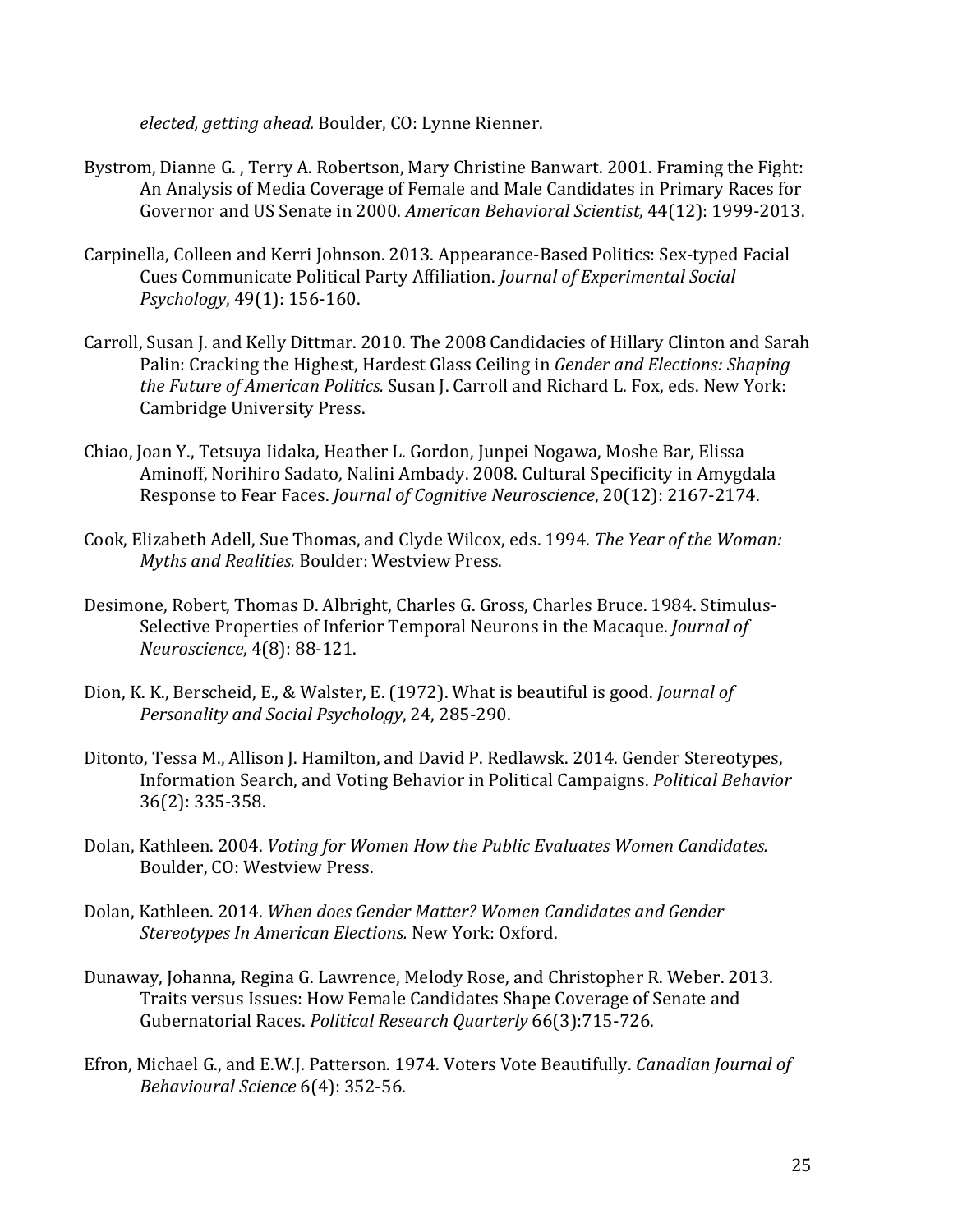- Fox, Richard L., and Jennifer L. Lawless. 2014. Uncovering the Origins of the Gender Gap in Political Ambition. *American Political Science Review* 108(3): 499-519.
- Friedman, Heidi and Leslie A. Zebrowitz. 1992. The Contribution of Typical Sex Differences In Facial Maturity to Sex Role Stereotypes. *Personality and Social Psychology Bulletin*, 18(4): 430-438.
- Hall, C. C., Goren, A., Chaiken, S., & Todorov, A. 2009. Shallow cues with deep effects: Trait judgments from faces and voting decisions. In E. Borgida, J. L. Sullivan, & C. M. Federico (Eds.), *The Political Psychology of Democratic Citizenship* (pp. 73–99). New York: Oxford University Press.
- Hassin, Ran and Yaacov Trope. 2000. Facing Faces: Studies on the Cognitive Aspects of Physiognomy. *Journal of Personality and Social Psychology,* 78(5): 837-852.
- Hayes, Danny. 2011. When Gender and Party Collide: Stereotyping in Candidate Trait Attribution. *Politics and Gender*, 7(2): 133-165.
- Heflick, Nathan A. and Jamie L. Goldenberg. 2009. Objectifying Sarah Palin: Evidence that Objectification Causes Women to be Perceived as Less Competent and Less Fully Human. *Journal of Experimental Social Psychology*, 45(3):598-601.
- Heflick, Nathan A., Jamie L. Goldenberg, Douglas P. Cooper, Elisa Puvia. 2011. From Women To Objects: Appearance Focus, Target Gender, and Perceptions of Warmth, Morality, and Competence. *Journal of Experimental Social Psychology*, 47(3): 572-581.
- Hehman, Eric, Colleen Carpinella, Kerri Johnson, Jordan B. Leitner, and Jonathan B. Freeman. 2014. Early Processing of Gendered Facial Cues Predicts the Electoral Success of Female Politicans. *Social Psychological and Personality Science*, 5(7): 815- 824.
- Herrick, Rebekah, Jeanette Mendez, Sue Thomas, Amanda Wilkerson. 2012. Gender and Perceptions of Candidate Competency. *Journal of Women Politics and Policy*, 33(2): 126-150.
- Higgle, Ellen, Penny M. Miller, Todd G. Shields and Mitzi M. S. Johnson. 1997 Gender Stereotypes and Decision Context in the Evaluation of Political Candidates. *Women and Politics*, 17(3): 69-88.
- Huddy, Leonie and Nayda Terkildsen. 1993. Gender Stereotypes and Perceptions of Male and Female Candidates. *American Journal of Political Science,* 37: 119-147.
- Ito, Tiffany A. and Geoffrey R. Urland. 2003. Race and Gender on the Brain: Electrocortical Measures of Attention to the Race and Gender of Multiply Categorizable Individuals. *Journal of Personality and Social Psychology*, 85(4): 616-626.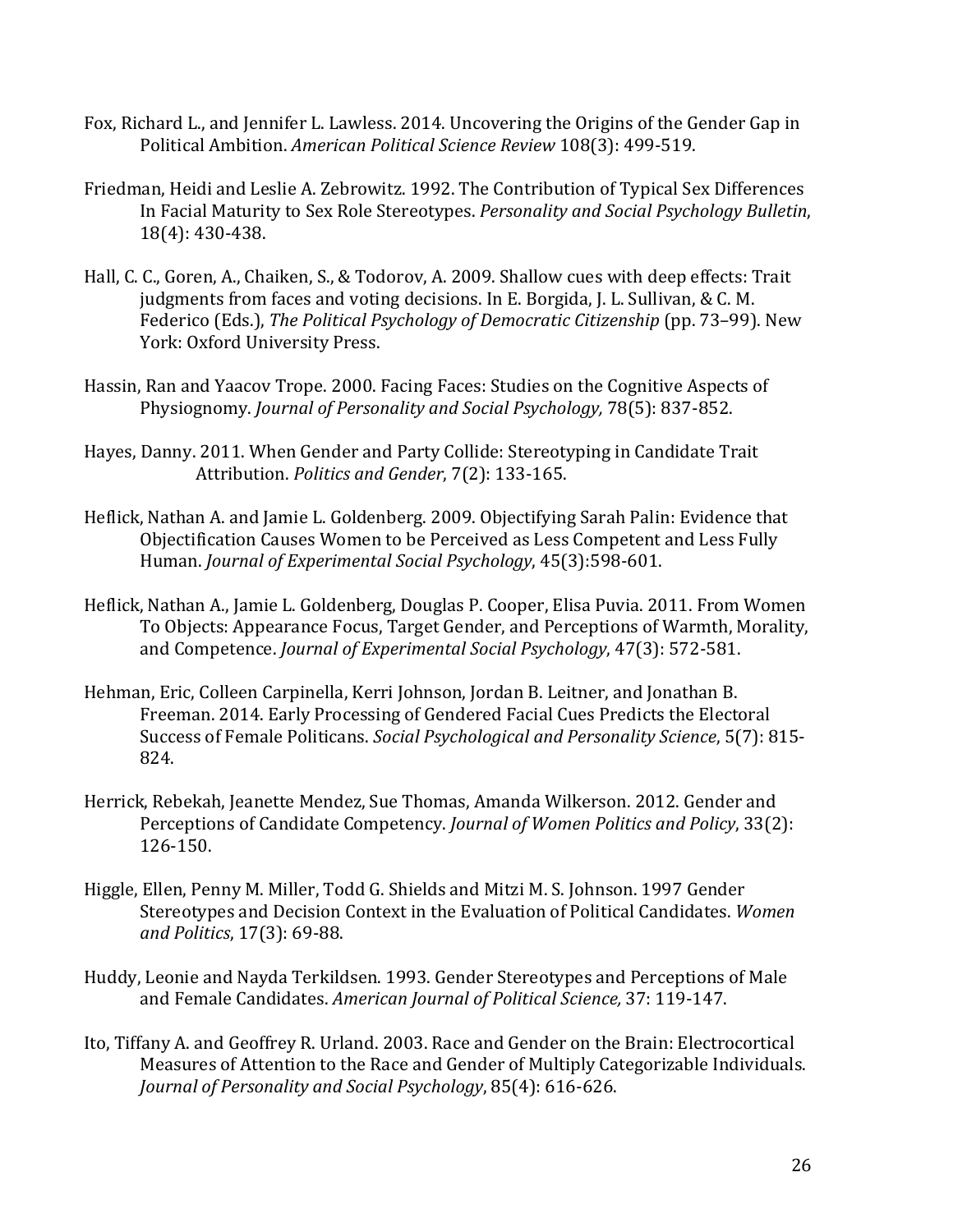- Johns, Robert and Mark Shephard. 2007. Gender, Candidate Image and Electoral Preference. *British Journal of Politics & International Relations* 9(2): 434-60.
- Kahn, Kim Fridkiin. 1996. *The Political Consquences of Being a Woman: How Stereotypes Influence the Conduct and Consequences of Political Campaigns.* New York: Columbia.
- Kanazawa, Satoshi and Jody L. Kovar. 2004. Why Beautiful People are More Intelligent. *Intelligence*, 32(3): 227-243.
- Kim, H., Adolphs, R., O'Doherty, J. P., & Shimojo, S. 2007. Temporal dissociation of neural processes underlying face preference decisions. *Proceedings of the National Academy of Sciences of the United States of America, 104*, 1823–1825.
- Lau, Richard R. and David P. Redlawsk. 2001. Advantages and Disadvantages of Cognitive Heuristics in Political Decision-Making. *American Journal of Political Science,* 45: 951-971
- Laustsen, Lasse. 2014. Decomposing the Relationship Between Candidates' Facial Appearance and Electoral Success. *Political Behavior* 36(4): 777-791.
- Lawless, Jennifer L. 2004. Women, War, and Winning Elections: Gender Stereotyping in the Post-September 11th Era. *Political Research Quarterly* 57 (3): 479-490.
- Lee, Y., Matsumiya, K., & Wilson, H. R. (2006). Size-invariant but viewpoint-dependent representation of faces. *Vision Research, 46*, 1901–1910.
- Lenz, Gabriel S. and Chappell Lawson. 2011. Looking the Part: Television Leads Less Informed Citizens to Vote Based on Candidates' Appearance. *American Journal of Political Science* 55(3): 574-589.
- Levine, G. M., Halberstadt, J. B., & Goldstone, R. L. 1996. Reasoning and the weighting of attributes in attitude judgments. *Journal of Personality and Social Psychology*, 70, 230–240.
- Matson, Marsha and Terri Susan Fine. 2006. Gender, Ethnicity, and Ballot Information: Ballot Cues In Low-Information elections. *State Politics and Policy Quarterly*, 6(1): 49-72.
- Mattes, Kyle, and Caitlin Milazzo. 2014. Pretty Faces, Marginal Races: Predicting Election Outcomes using Trait Assessments of British Parliamentary Candidates. *Electoral Studies*, 34: 177–189.
- Mattes, Kyle, Michael Spezio, Hackjin Kim, Alexander Todorov, Ralph Adolph, and R. Michael Alvarez. 2010. Predicting Election Outcomes from Positive and Negative Trait Assessments of Candidate Images. *Political Psychology*, 31(1): 41-58.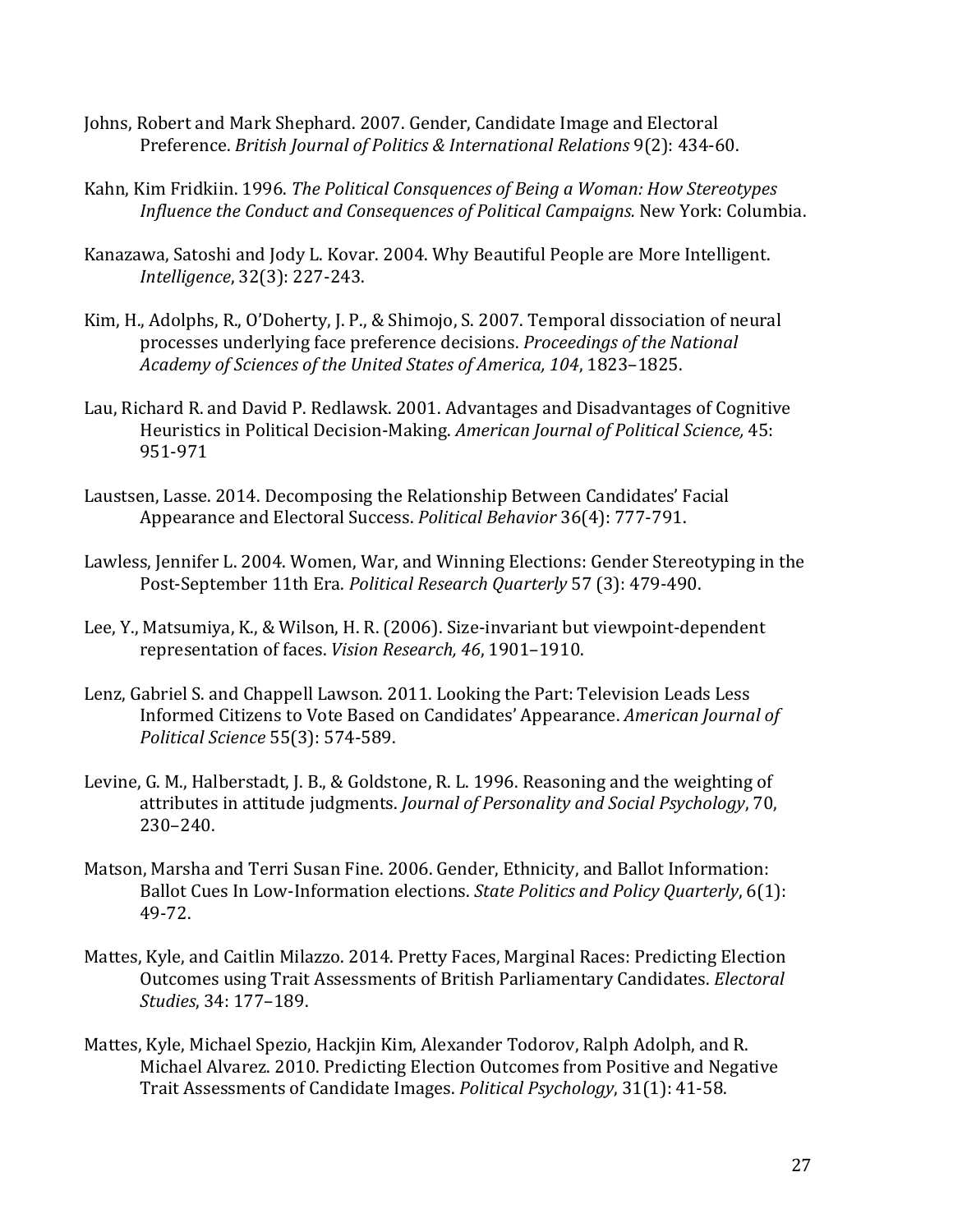- Montepare, Joann and Heidi Dobish. 2003. The Contribution of Emotion Perceptions and Their Overgeneralizations to Trait Impressions. *Journal of Nonverbal Behavior*, 27(4): 237-254.
- Mouchetant-Rostaing, Yolande and Marie-Helene Giard. 2003. Electrophysiological Correlates of Age and Gender Perception on Human Faces. *Journal of Cognitive Neuroscience,* 15(6): 900-910.
- Mouchetant-Rostaing, Yolande, Marie-Helene Giard, Shlomo Bentin, Pierre-Emmanuel Aguera, Jacques Pernier. 2000. Neuropsychological Correlates of Face Gender Processing in Humans. *European Journal of Neuroscience*, 12(1): 303-310.
- Naylor, Rebecca Walker. 2007. Nonverbal Cues-Based First Impressions: Impression Formation Through Exposure to Static Images. *Marketing Letters,* 18(3): 165-179.
- Olivola, C. Y., Eastwick, P. W., Finkel, E. J., Hortacsu, A., Ariely, D., and Todorov, A. 2009. A picture is worth a thousand inferences: First impressions and mate selection in Internet matchmaking and speed-dating. Unpublished manuscript, Department of Cognitive, Perceptual and Brain Sciences, University College London.
- Oliviola, Christopher and Alexander Todorov. 2010a. Elected in 100 Milliseconds: Apperance-Based Trait Inferences and Voting. *The Journal of Nonverbal Behavior*, 34: 83-110.
- Oliviola, Christopher and Alexander Todorov. 2010b. Fooled by First Impressions? Reexamining the Diagnostic Value of Appearance-Based Inferences. *Journal of Experimental Psychology,* 40: 267-280.
- Olson, I. R., and C. Marshuetz. 2005. Facial Attractiveness is Appraised in a Glance. *Emotion* 5: 498-502.
- Rahn, Wendy, John Aldrich, Eugene Borgida and John Sullivan. 1990. A Social-Cognitive Model of Candidate Appraisal. In *Information and Democratic Processes,* e. John Ferejohn and James Kukilinski. Chicago: The University of Chicago Press.
- Riggle, Ellen, Penny M. Miller, Todd G. Shields and Mitzi M. S. Johnson. 1997. Gender Stereotypes and Decision Context in the Evaluation of Political Candidates. *Women and Politics*, 17(3): 69-88.
- Rosenberg, Shawn W., Lisa Bohan, Patrick McCafferty, Kevin Harris. 1986. The Image and the Vote: The Effect of Candidate Presentation on Voter Preference. *American Journal of Political Science,* 30(1): 108-127.
- Rosenberg, Shawn W., Shulamit Kahn, Thuy Tran. 1991. Creating a Political Image: Shaping Appearance and Manipulating the Vote. *Political Behavior*, 13(4): 345-367.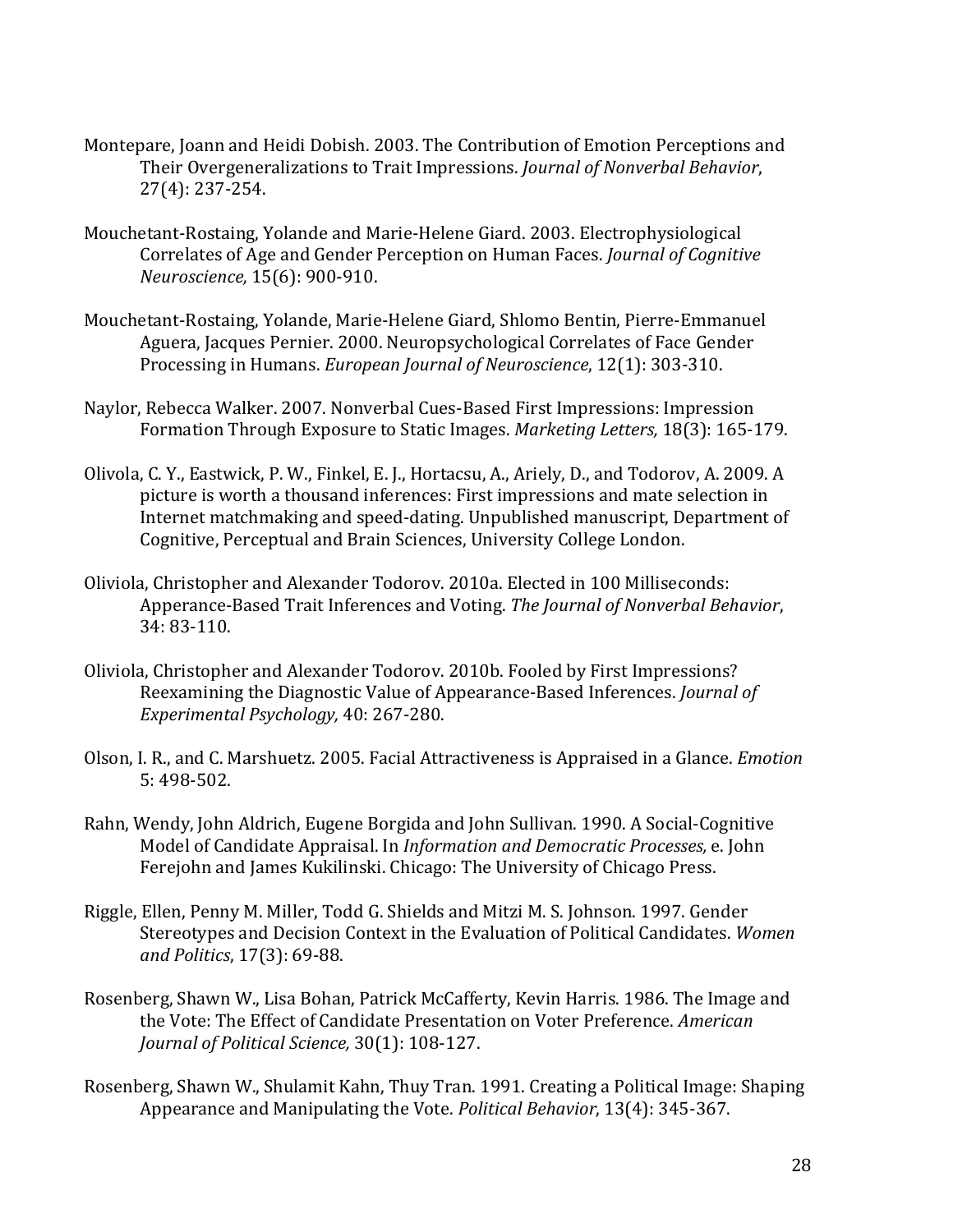- Rosenwasser, Shirley M., and Jana Seale. 1988. Attitudes Towards a Hypothetical Male or Female Presidential Candidate—A Research Note. *Political Psychology* 9 (4): 591- 598.
- Rule, Nicholas O. and Nalini Ambady. 2008. The Face of Success: Inferences from Chief Executive Officers' Appearance Predict Company Profits. *Psychological Science*, 19(2): 109-111.
- Schubert, James, N. and Margaret Ann Curran. 2001. Stereotyping Effects in Candidate Evaluation: The Interaction of Gender and Attractiveness Bias. Paper prepared for presentation at the Annual Meeting of the Midwestern Political Science Association, Chicago April 19-22.
- Sigelman, Lee, Carol K. Sigelman, and Christopher Fowler. 1987. A Bird of a Different Feather? An Experimental Investigation of Physical Attractiveness and the Electability of Female Candidates. *Social Psychology Quarterly,* 50(1): 32-43.
- Spezio, Michael L., Antonio Rangel, Ramon Michael Alvarez, John P. O'Doherty, Kyle Mattes, Alexander Todorov, Hackjin Kim, and Ralph Adolphs. 2008. A Neural Basis for the Effect of Candidate Appearance on Election Outcomes. *Social Cognitive and Affective Neuroscience* 3(4): 344-52.
- Straube, Thomas, Stephanie Schmidt, Thomas Weiss, Hans-Joachim Mentzel, Wolfgang H.R. Miltner. 2009. Dynamic Activation of the Anterior Cingulate Cortex During Anticipatory Anxiety. *NeuroImage*, 44(3): 975-981.
- Sussman, Abigail B., Kristina Petkova, and Alexander Todorov. 2013. Competence Ratings in US Predict Presidential Election Outcomes in Bulgaria. *Journal of Experimental Social Psychology*, 49(4): 771-775.
- Todorov, A. 2008. Evaluating faces on trustworthiness: An extension of systems for Recognition of emotions signaling approach/avoidance behaviors. In A. Kingstone & M. Miller (Eds.), The Year in Cognitive Neuroscience 2008: Annals of the New York Academy of Sciences (Vol. 1124, pp. 208–224).
- Todorov, Alexander, Christopher Y. Oliviola, Ron Dotsch, and Peter Mende-Siedlecki. 2015. Social Attributions from Faces: Determinants, Consequences, Accuracy, and Functional Significance. *Annual Review of Psychology* 66: 519-545.
- Todorov, A., & Uleman, J. S. 2003. The efficiency of binding spontaneous trait inferences to actor's faces. *Journal of Experimental Social Psychology*, 39, 549–562.
- Todorov, A., Mandisotza, A. N., Goren, A., & Hall, C. 2005. Inferences of competence from faces predict election outcomes. *Science*, 308, 1623–1626.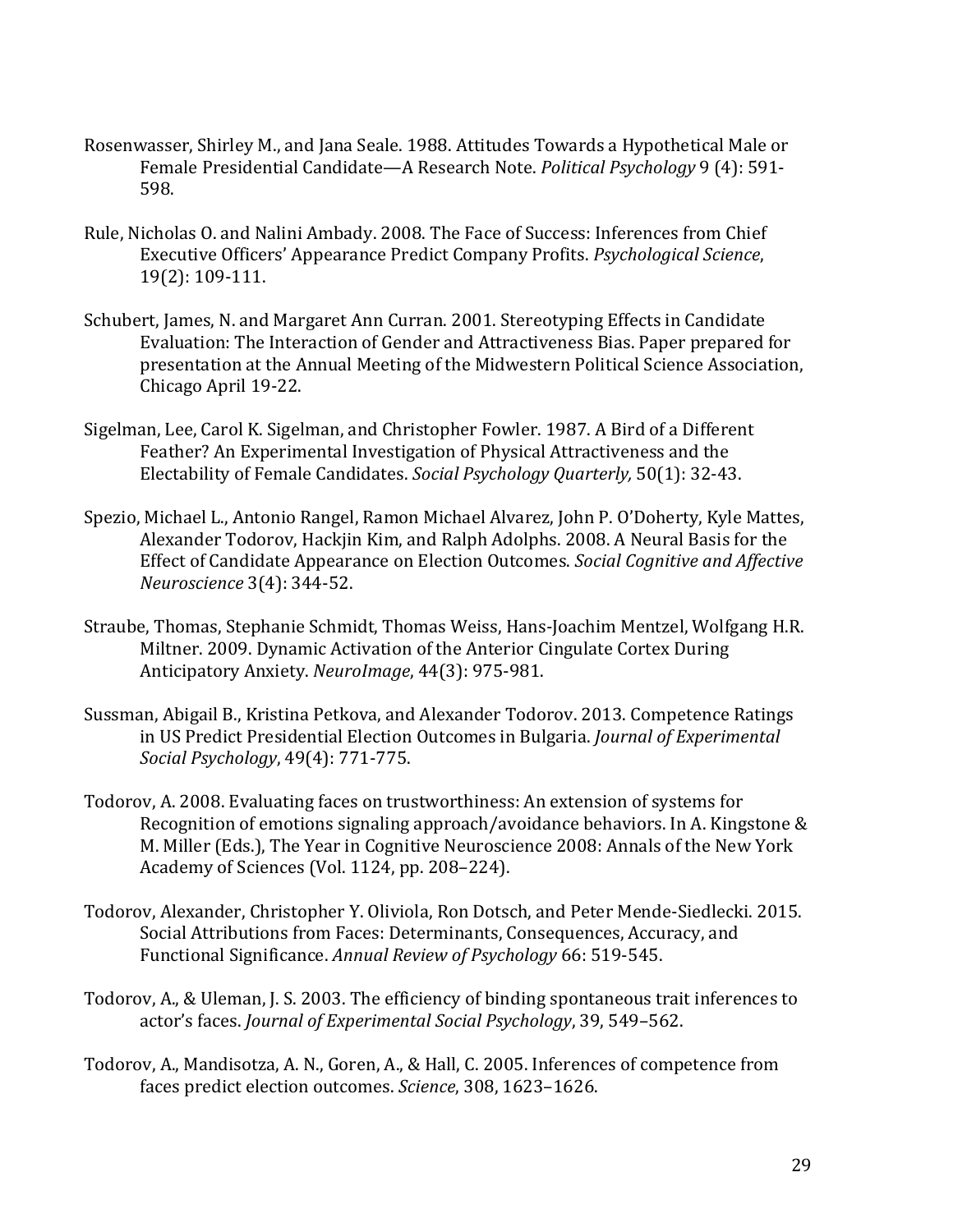Zebrowitz, L.A. and S. M. McDonald. 1991. The Impact of Litigants' Baby-Facedness and Attractiveness on Adjudications in Small Claims Courts. *Law and Human Behavior*, 15(6): 603-623.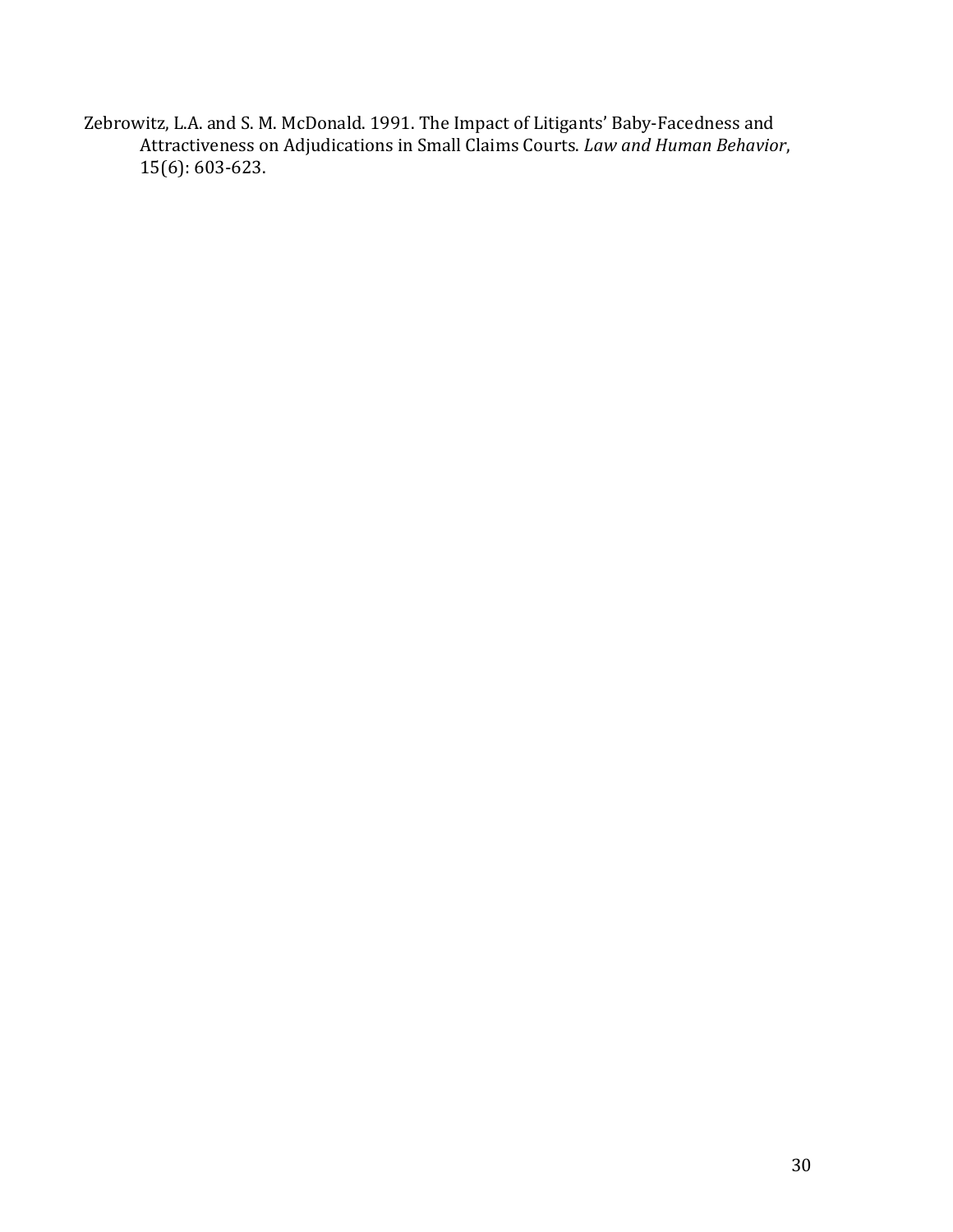| $-0.03$<br>$0.14*$<br>$0.28***$<br>$0.28***$<br>$0.23**$<br>Competence<br>(0.13)<br>(0.07)<br>(0.09)<br>(0.10)<br>(0.10)<br>$-0.07$<br>0.02<br>$-0.04$<br>$-0.16$<br>$-0.16$<br>Attractiveness<br>(0.10)<br>(0.12)<br>(0.08)<br>(0.12)<br>(0.12)<br>$-0.21*$<br>$-0.15$<br>Threat<br>$-0.17*$<br>$-0.15$<br>$-0.20**$<br>(0.09)<br>(0.12)<br>(0.08)<br>(0.10)<br>(0.10)<br>Competence x<br>$-0.51**$<br>Female-only<br>$-0.51**$<br>(0.24)<br>(0.24)<br>Attractiveness x<br>$0.74***$<br>$0.74***$<br>Female-only<br>(0.27)<br>(0.27)<br>Threat x<br>$-0.12$<br>$-0.12$<br>Female-only<br>(0.23)<br>(0.23)<br>Competence x<br>$-0.31*$<br>Mixed-gender<br>$-0.39**$<br>(0.17)<br>(0.18)<br>Attractiveness x<br>0.24<br>Mixed-gender<br>0.18<br>(0.17)<br>(0.17)<br>Threat x Mixed-<br>$-0.06$<br>gender<br>$-0.09$<br>(0.15)<br>(0.15)<br>Female-only<br>$-0.16$<br>$-0.16$<br>(0.19)<br>(0.19) |  | Same-<br>gender | Mixed-<br>gender | All pairs |     |     |
|-------------------------------------------------------------------------------------------------------------------------------------------------------------------------------------------------------------------------------------------------------------------------------------------------------------------------------------------------------------------------------------------------------------------------------------------------------------------------------------------------------------------------------------------------------------------------------------------------------------------------------------------------------------------------------------------------------------------------------------------------------------------------------------------------------------------------------------------------------------------------------------------------|--|-----------------|------------------|-----------|-----|-----|
|                                                                                                                                                                                                                                                                                                                                                                                                                                                                                                                                                                                                                                                                                                                                                                                                                                                                                                 |  | (1)             | (2)              | (3)       | (4) | (5) |
|                                                                                                                                                                                                                                                                                                                                                                                                                                                                                                                                                                                                                                                                                                                                                                                                                                                                                                 |  |                 |                  |           |     |     |
|                                                                                                                                                                                                                                                                                                                                                                                                                                                                                                                                                                                                                                                                                                                                                                                                                                                                                                 |  |                 |                  |           |     |     |
|                                                                                                                                                                                                                                                                                                                                                                                                                                                                                                                                                                                                                                                                                                                                                                                                                                                                                                 |  |                 |                  |           |     |     |
|                                                                                                                                                                                                                                                                                                                                                                                                                                                                                                                                                                                                                                                                                                                                                                                                                                                                                                 |  |                 |                  |           |     |     |
|                                                                                                                                                                                                                                                                                                                                                                                                                                                                                                                                                                                                                                                                                                                                                                                                                                                                                                 |  |                 |                  |           |     |     |
|                                                                                                                                                                                                                                                                                                                                                                                                                                                                                                                                                                                                                                                                                                                                                                                                                                                                                                 |  |                 |                  |           |     |     |
|                                                                                                                                                                                                                                                                                                                                                                                                                                                                                                                                                                                                                                                                                                                                                                                                                                                                                                 |  |                 |                  |           |     |     |
|                                                                                                                                                                                                                                                                                                                                                                                                                                                                                                                                                                                                                                                                                                                                                                                                                                                                                                 |  |                 |                  |           |     |     |
|                                                                                                                                                                                                                                                                                                                                                                                                                                                                                                                                                                                                                                                                                                                                                                                                                                                                                                 |  |                 |                  |           |     |     |
|                                                                                                                                                                                                                                                                                                                                                                                                                                                                                                                                                                                                                                                                                                                                                                                                                                                                                                 |  |                 |                  |           |     |     |
|                                                                                                                                                                                                                                                                                                                                                                                                                                                                                                                                                                                                                                                                                                                                                                                                                                                                                                 |  |                 |                  |           |     |     |
|                                                                                                                                                                                                                                                                                                                                                                                                                                                                                                                                                                                                                                                                                                                                                                                                                                                                                                 |  |                 |                  |           |     |     |
|                                                                                                                                                                                                                                                                                                                                                                                                                                                                                                                                                                                                                                                                                                                                                                                                                                                                                                 |  |                 |                  |           |     |     |
|                                                                                                                                                                                                                                                                                                                                                                                                                                                                                                                                                                                                                                                                                                                                                                                                                                                                                                 |  |                 |                  |           |     |     |
|                                                                                                                                                                                                                                                                                                                                                                                                                                                                                                                                                                                                                                                                                                                                                                                                                                                                                                 |  |                 |                  |           |     |     |
|                                                                                                                                                                                                                                                                                                                                                                                                                                                                                                                                                                                                                                                                                                                                                                                                                                                                                                 |  |                 |                  |           |     |     |
|                                                                                                                                                                                                                                                                                                                                                                                                                                                                                                                                                                                                                                                                                                                                                                                                                                                                                                 |  |                 |                  |           |     |     |
|                                                                                                                                                                                                                                                                                                                                                                                                                                                                                                                                                                                                                                                                                                                                                                                                                                                                                                 |  |                 |                  |           |     |     |
|                                                                                                                                                                                                                                                                                                                                                                                                                                                                                                                                                                                                                                                                                                                                                                                                                                                                                                 |  |                 |                  |           |     |     |
|                                                                                                                                                                                                                                                                                                                                                                                                                                                                                                                                                                                                                                                                                                                                                                                                                                                                                                 |  |                 |                  |           |     |     |
|                                                                                                                                                                                                                                                                                                                                                                                                                                                                                                                                                                                                                                                                                                                                                                                                                                                                                                 |  |                 |                  |           |     |     |
|                                                                                                                                                                                                                                                                                                                                                                                                                                                                                                                                                                                                                                                                                                                                                                                                                                                                                                 |  |                 |                  |           |     |     |
|                                                                                                                                                                                                                                                                                                                                                                                                                                                                                                                                                                                                                                                                                                                                                                                                                                                                                                 |  |                 |                  |           |     |     |
|                                                                                                                                                                                                                                                                                                                                                                                                                                                                                                                                                                                                                                                                                                                                                                                                                                                                                                 |  |                 |                  |           |     |     |
|                                                                                                                                                                                                                                                                                                                                                                                                                                                                                                                                                                                                                                                                                                                                                                                                                                                                                                 |  |                 |                  |           |     |     |
|                                                                                                                                                                                                                                                                                                                                                                                                                                                                                                                                                                                                                                                                                                                                                                                                                                                                                                 |  |                 |                  |           |     |     |
|                                                                                                                                                                                                                                                                                                                                                                                                                                                                                                                                                                                                                                                                                                                                                                                                                                                                                                 |  |                 |                  |           |     |     |
|                                                                                                                                                                                                                                                                                                                                                                                                                                                                                                                                                                                                                                                                                                                                                                                                                                                                                                 |  |                 |                  |           |     |     |
|                                                                                                                                                                                                                                                                                                                                                                                                                                                                                                                                                                                                                                                                                                                                                                                                                                                                                                 |  |                 |                  |           |     |     |
|                                                                                                                                                                                                                                                                                                                                                                                                                                                                                                                                                                                                                                                                                                                                                                                                                                                                                                 |  |                 |                  |           |     |     |
|                                                                                                                                                                                                                                                                                                                                                                                                                                                                                                                                                                                                                                                                                                                                                                                                                                                                                                 |  |                 |                  |           |     |     |
|                                                                                                                                                                                                                                                                                                                                                                                                                                                                                                                                                                                                                                                                                                                                                                                                                                                                                                 |  |                 |                  |           |     |     |
| 0.10<br>Mixed-gender<br>$0.34**$                                                                                                                                                                                                                                                                                                                                                                                                                                                                                                                                                                                                                                                                                                                                                                                                                                                                |  |                 |                  |           |     |     |
| (0.16)<br>(0.19)                                                                                                                                                                                                                                                                                                                                                                                                                                                                                                                                                                                                                                                                                                                                                                                                                                                                                |  |                 |                  |           |     |     |

# **Table 1. Logistic Regression Predicting Election Outcomes**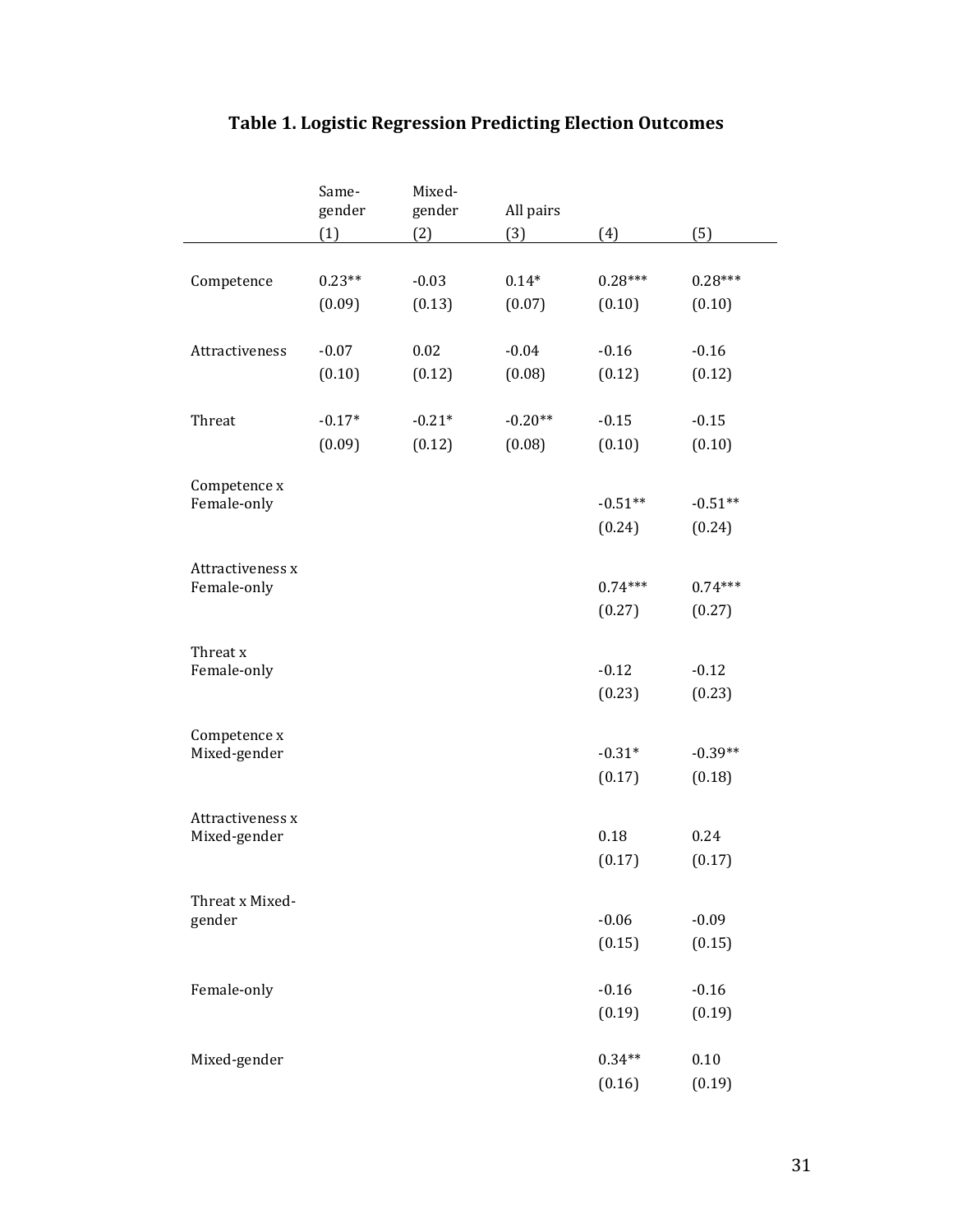| Female more<br>competent              |                |                     |                     |                | $0.63***$<br>(0.12) |
|---------------------------------------|----------------|---------------------|---------------------|----------------|---------------------|
| Female more<br>attractive             |                |                     |                     |                | $-0.21$<br>(0.14)   |
| Female more<br>threatening            |                |                     |                     |                | $0.37***$<br>(0.13) |
| Constant                              | 0.08<br>(0.08) | $0.46***$<br>(0.12) | $0.22***$<br>(0.06) | 0.12<br>(0.09) | 0.12<br>(0.09)      |
| Pseudo R <sup>2</sup><br>Observations | 0.01<br>2397   | 0.01<br>1255        | 0.01<br>3652        | 0.01<br>3652   | 0.02<br>3652        |

Notes: Logit coefficients are shown, with robust standard errors in parentheses, clustered by subject. \* p<0.10, \*\* p<0.05, \*\*\* p<0.01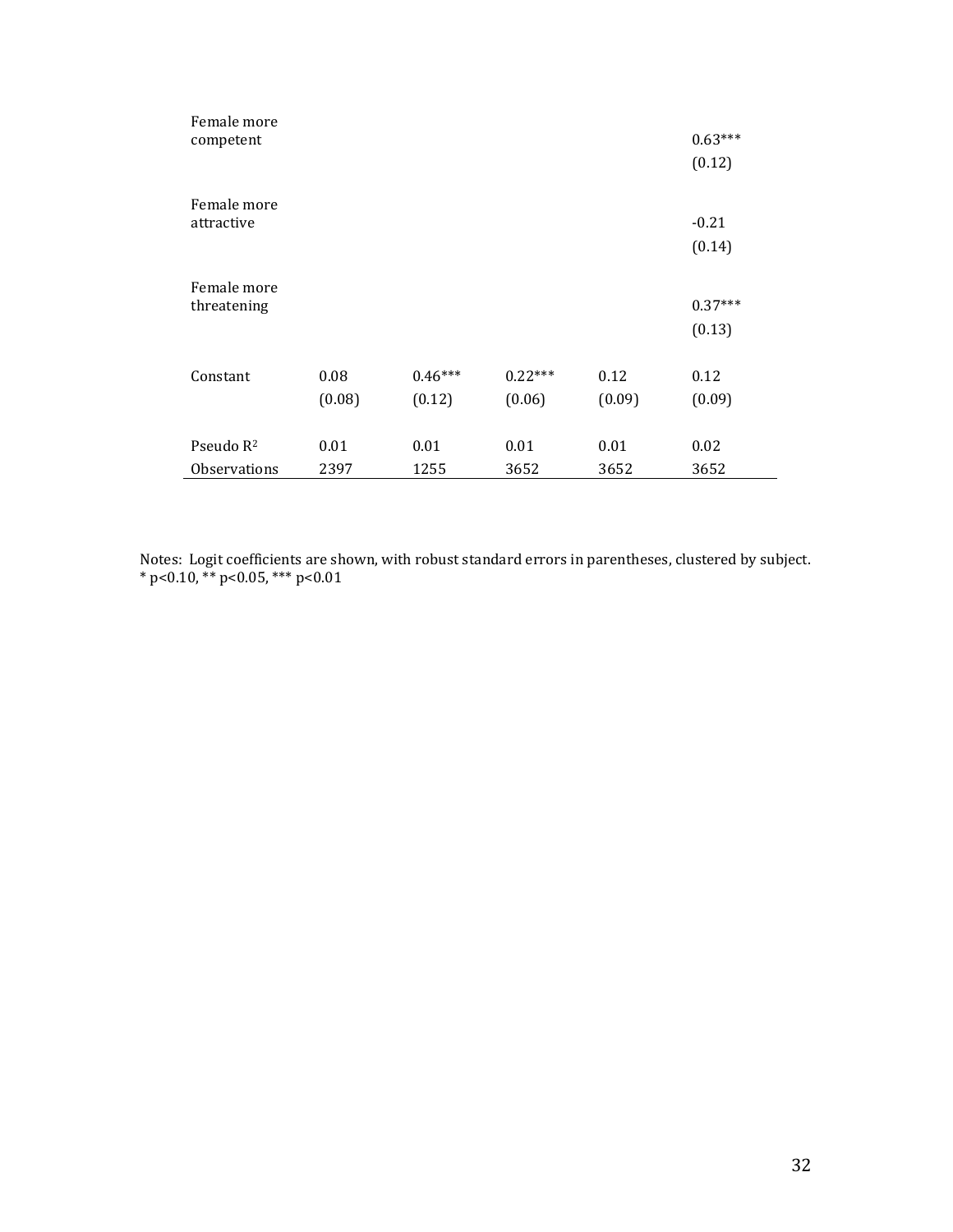**Figure 1: Sample Candidate Image Pair**